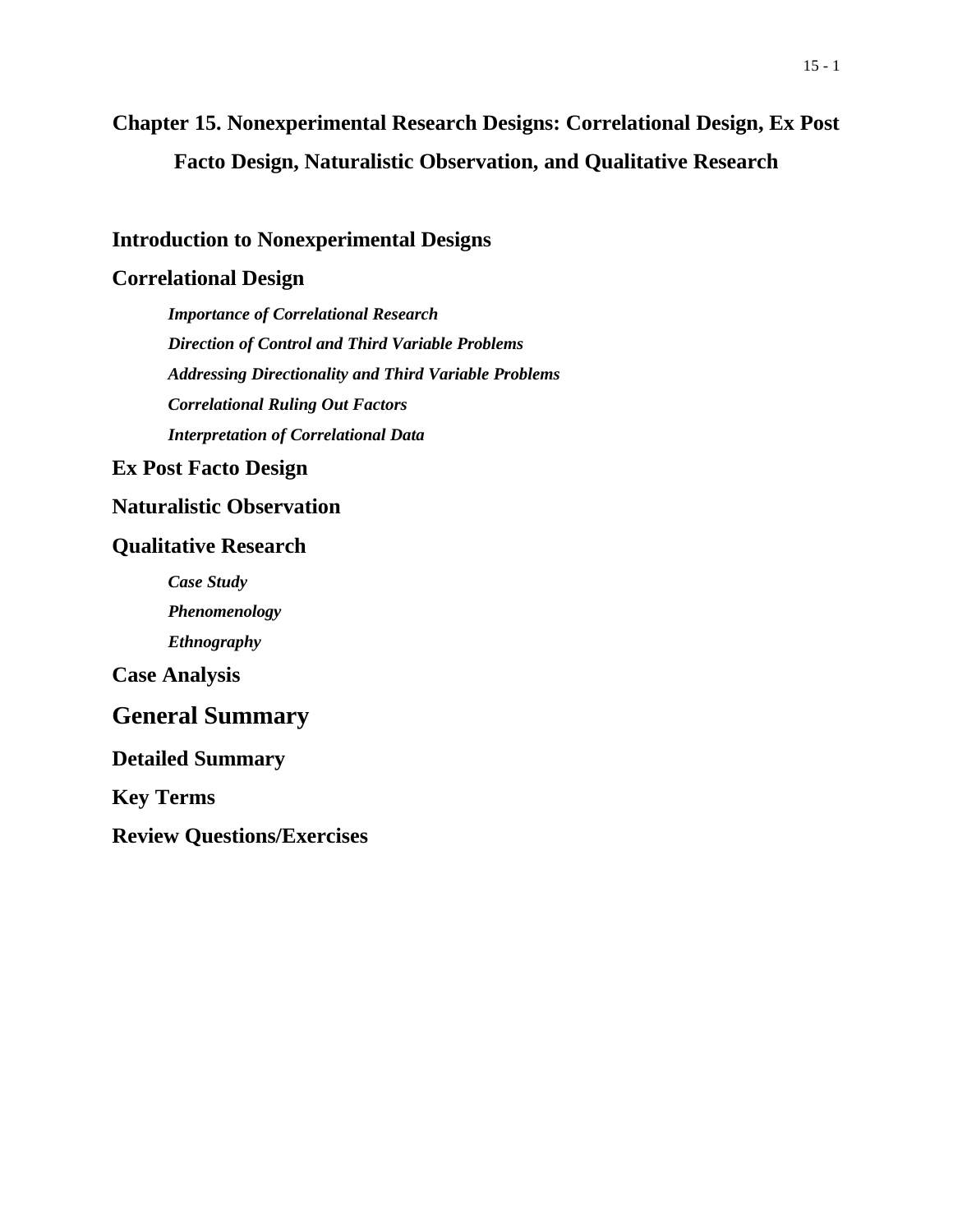### **Introduction to Nonexperimental Designs**

We have said much about true experiments and we have described their strength in drawing strong, confident conclusions. A word of caution is advisable. An experiment may use random assignment and involve manipulation of the treatment variable and still be essentially worthless as a basis for drawing conclusions. It is essential that rigorous controls, careful execution, planning, thoughtfulness, etc., accompany a valid design. We have also noted the qualities of designs termed quasi-experimental. Recall that these were characterized as designs in which the independent variable was manipulated but the study lacked random assignment of participants to conditions.

As we have seen thus far in the book, experimental research is a very powerful tool for generating a scientific database for drawing cause-effect conclusions, for testing hypotheses and evaluating theory, for answering questions and satisfying our intellectual curiosity, for systematic manipulation of variables, and, at times, for discovering principles that may be relevant to everyday life. After considerable discussion of the virtues of experimental designs, you might wonder why researchers would use other types of nonexperimental designs. Actually, there are several good reasons to use nonexperimental designs. Many very interesting questions in psychology do not lend themselves to experimental designs. Some of these questions involve independent variables that simply cannot be manipulated by a researcher. If we wish to study the effects on a dependent measure of such naturally occurring variables as gender, ethnic background, intelligence, temperament, or body size, we cannot say to the participants, "For the purposes of this experiment, I am going to declare you a female, or a black, or a person with an IQ of 130!" In addition, some questions involve independent variables that could theoretically be manipulated by a researcher but are not because the opportunity does not present itself, the financial cost would be too high, or the ethical concerns too great. For example, we may ask, "Do individuals who have left hemispheric brain damage show greater verbal impairment than those who have comparable damage to the right hemisphere?" Obviously, it is not possible to randomly assign people to an experimental and control group and then conduct brain surgery to answer this question. However, if we are to shed any light on the question, we are forced to look into the histories of people who have suffered brain damage as a result of adverse circumstances. Similarly, as we have repeatedly explored the issue of TV violence and aggressive behavior in children, we would certainly be interested in the effects of long-term (in terms of years) exposure to TV violence. I'm sure that you can see the ethical issues involved in randomly assigning a group of children to watch violent television for several years!

Thus, although nonexperimental research designs are not as powerful as experimental designs i.e., do not rule out as many alternative hypothesis (explanations), they provide us with options for pursuing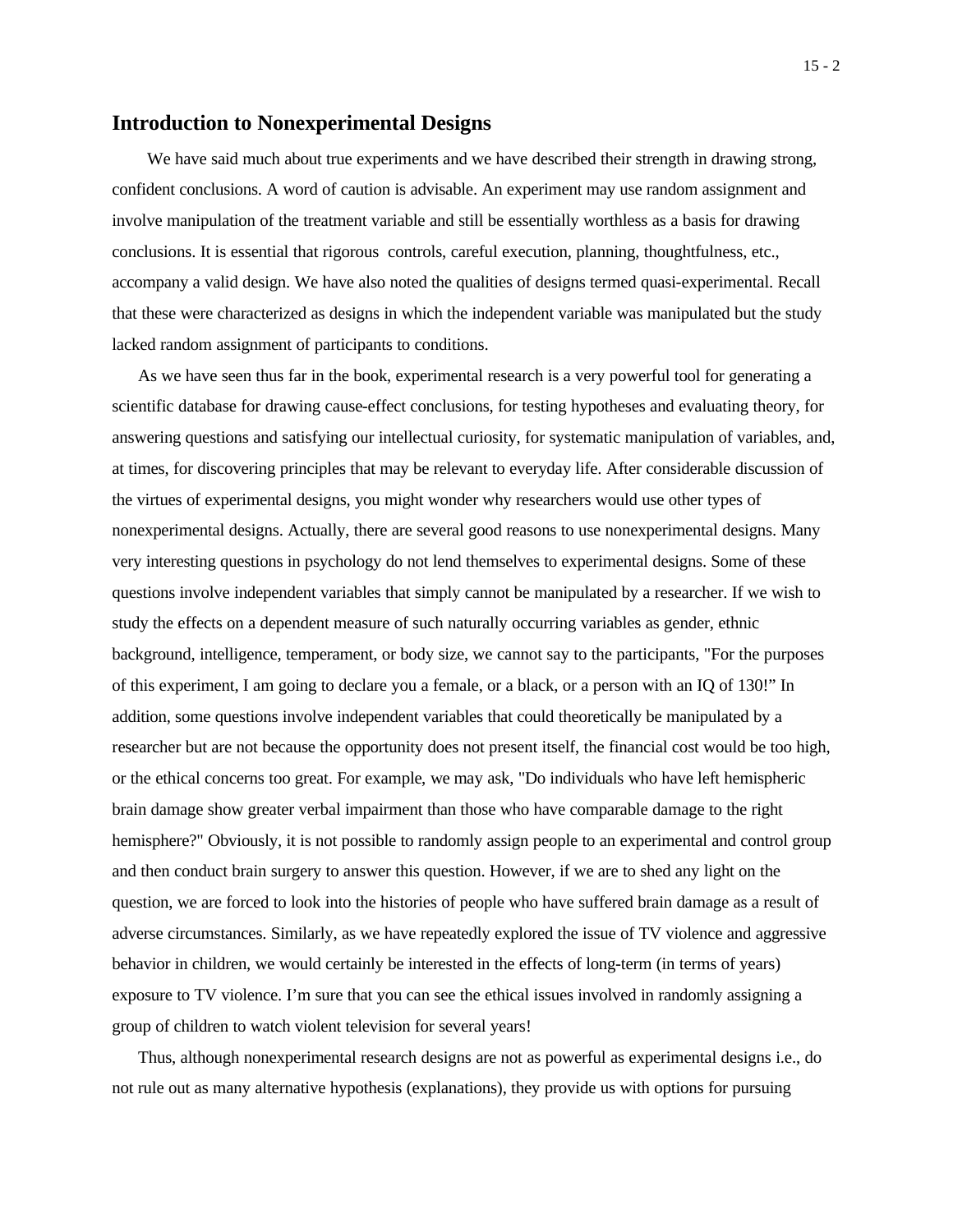interesting and important questions when experimental designs are not available. Figure 15.1 provides an overview of the nonexperimental designs discussed in this chapter. Let's explore some of these options.



**Figure 15.1 Overview of nonexperimental research methods**

### **Correlational Design**

As noted, there are ethical issues involved in an experimental study to assess the long-term effects of TV violence on aggressive behavior in children. However, we suspect that you can imagine a nonexperimental study that could assess the relationship between these two variables over the timespan of several years. Using either a retrospective technique (examine data that already exist) or a prospective technique (collect data across several years), you could record the degree of exposure to TV violence and the number of aggressive incidents. **Correlational research** involves collecting data or searching out records of a specified population and ascertaining the relationships among the variables of interest. Such research involves neither random assignment nor manipulation of an experimental variable.

The two research procedures encountered most frequently, and also most sharply contrasted with each other, are the experimental and correlational ones. Again, we repeat the important differences between them. The experimental approach studies the causal relationship between manipulated variables and uses random assignment (or repeated measures), whereas the correlational approach studies the relationship between unmanipulated variables and does not use random assignment. Other examples of this approach are: smoking history and health problems; alcohol use and GPA; education attained and salary levels, etc. We view these research methods as complementary techniques rather than competing ones. As you shall see, they often serve different purposes and provide answers to different questions.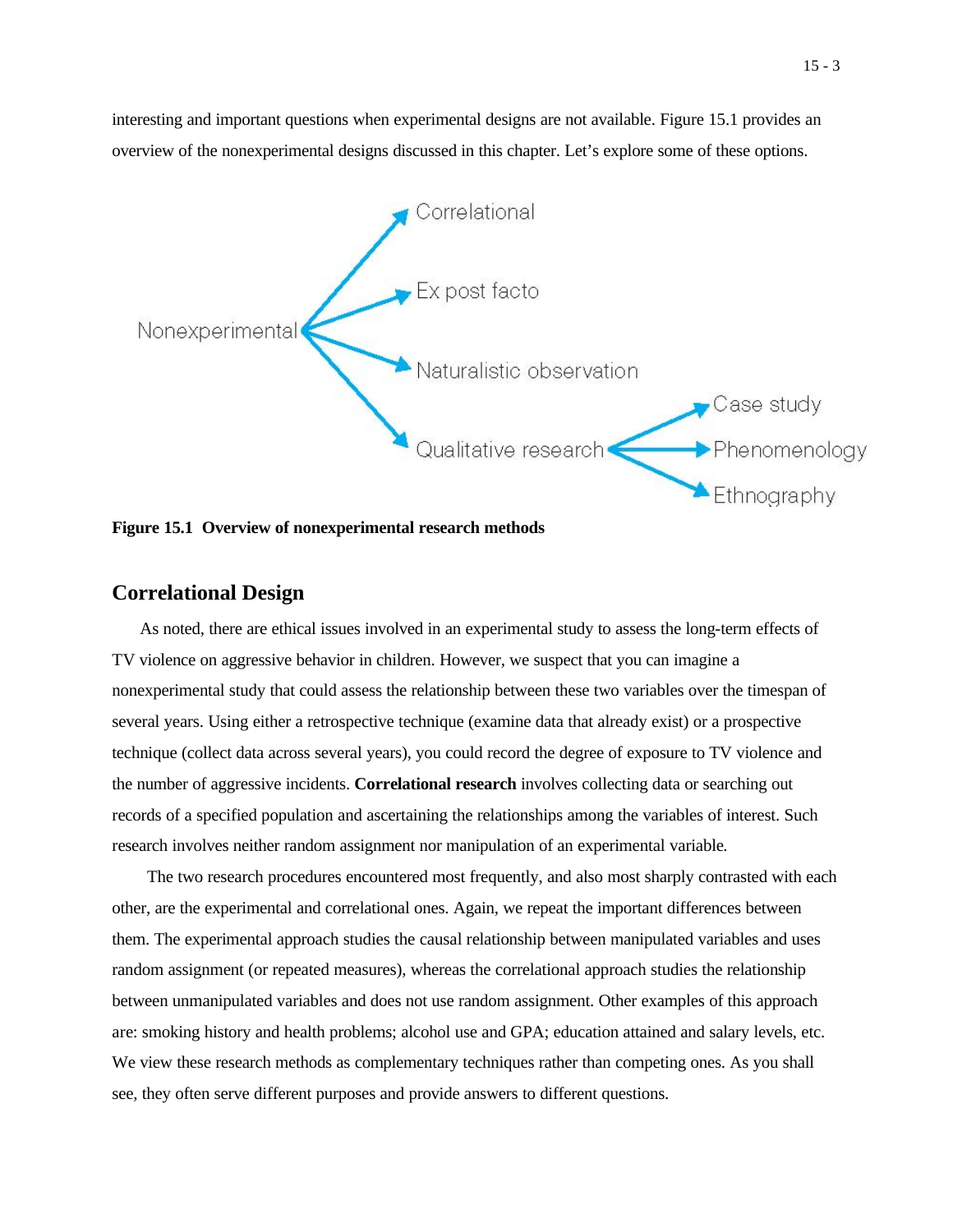Random assignment of participants and the manipulation of variables are absent in correlational research because the events of interest have already occurred or are naturally occurring. The interest is in determining how measures on one variable are related to measures on another variable. Often, in psychology, the two measures are behavioral measures.

The correlational approach is sometimes referred to as the study of individual differences because emphasis is placed on differences among individuals. For example, assume that we have a distribution of individual scores on one measure (Intelligence Test Scores—Test 1) and a distribution of individual scores on another measure (Final Exam Scores—Test 2). The question asked of these data by a correlational approach is whether differences among individual scores on one variable (Test 1) are related to differences among individual scores on the other variable (Test 2).

A statistical procedure called *correlational analysis* is used to ascertain the extent of the relationship among individual scores on the two variables (tests). This emphasis on individual differences contrasts with an experimental approach where interest is in comparing the *average* performance of a group in one condition with the *average* performance of a group in another condition (single-subject designs are an exception).

As you may recall from your introductory statistics course, calculating a correlation between two distributions of scores (scores on Test 1 and scores on Test 2) results in a number called a **correlation coefficient**. The strength of the relationship is indicated by the numerical value of the coefficient and its direction is indicated by  $a + or - sign$ . If the individual scores are unrelated (no relationship), the numerical value of the coefficient is 0; if the scores are perfectly related on the two distributions, the numerical value is either a  $-1.0$  or a  $+1.0$ . Thus the numerical value of the correlation coefficient may range from a  $-1.0$  to 0 or from 0 to  $a + 1.0$ , with variations in between. A positive relationship indicates that individuals scoring high on one distribution also tend to score high on the other distribution and that those scoring low on one tend to score low on the other. Put more simply, as individual scores on one distribution increase, their scores on the other increase (e.g., the more one studies, the higher one's grade point average). If the relationship is negative, then individuals scoring high on one distribution tend to score low on the other and those scoring low on one tend to score high on the other. Again, put simply, as individual scores on one distribution increase, their scores on the other decrease (e.g., the more one parties, the lower one's grade point average).

Correlational methods are used in virtually every scientific and professional discipline and they serve many purposes. Correlations between variables are often used to make predictions. When measures on two variables are unrelated, i.e., correlation coefficient = 0, knowing an individual's score on one variable is not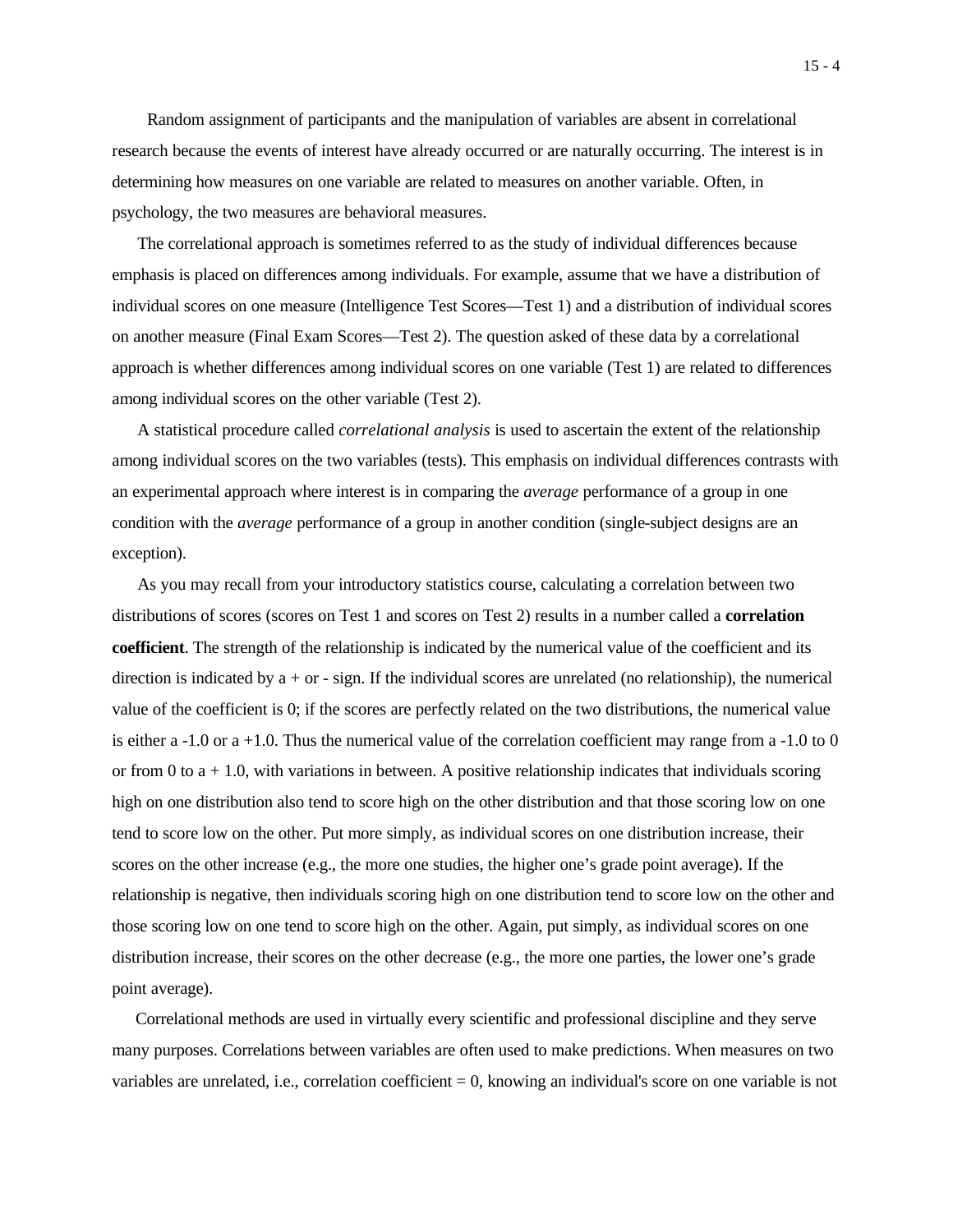at all helpful in predicting his or her score on the other variable. As the correlation becomes greater than zero, the accuracy of predicting the individual's score on one variable, simply by knowing his or her score on the other, increases. And when the correlation is perfect, i.e., +1.0 or -1.0, prediction of an individual's score on one variable from knowing his or her score on the other can be made without error.

While working on this chapter, a number of articles appeared in newspaper accounts and in popular magazines dealing with correlational research. Some of these accounts are found in Table 15.1. They give an idea of the variety of problems that can be studied using correlational procedures. We do not describe the results of these reports because we have not read the primary source from which they came, nor have we evaluated the care with which the studies were conducted. After reading the section on Third Variable Problems and Directionality, you may want to return to this table to evaluate the extent to which these two problems may be present in the description found in Table 15.1. You will most likely conclude that many alternative explanations may be offered for the observed relationships.

#### **Table 15.1 Examples of Some Recent Correlational Research That Found** a Relationship Between Variables

|  | Use of ecstasy and memory loss |  |
|--|--------------------------------|--|
|  |                                |  |

Sleep disturbances and posttraumatic stress disorder

Experiencing child abuse and sensitivity to anger in facial expressions

Children who have family pets and strength of children's immune systems

Cholesterol levels and cognitive impairment

Brain wave activity and drug effectiveness for treating depression

Anxiety in pregnant women and later emotional/behavioral problems in their children

Size of the hippocampus and later occurrence of Alzheimer's disease

Bipolar disorder and creative genius

Family history of hypertension and maladaptive response to stressful situations

Although correlational research allows lawful relationships to be discovered that can lead to precise predictions, causal statements can be made only with great risk because these methods lack random assignment, active manipulation, and rigorous control over extraneous factors. Such variables as gender, group membership, racial characteristics, birthplace, and age are historical events over which researchers have little control. They are determined before the researcher arrives on the scene. The measures that are correlated are often personality variables or variables related to the characteristics of people. These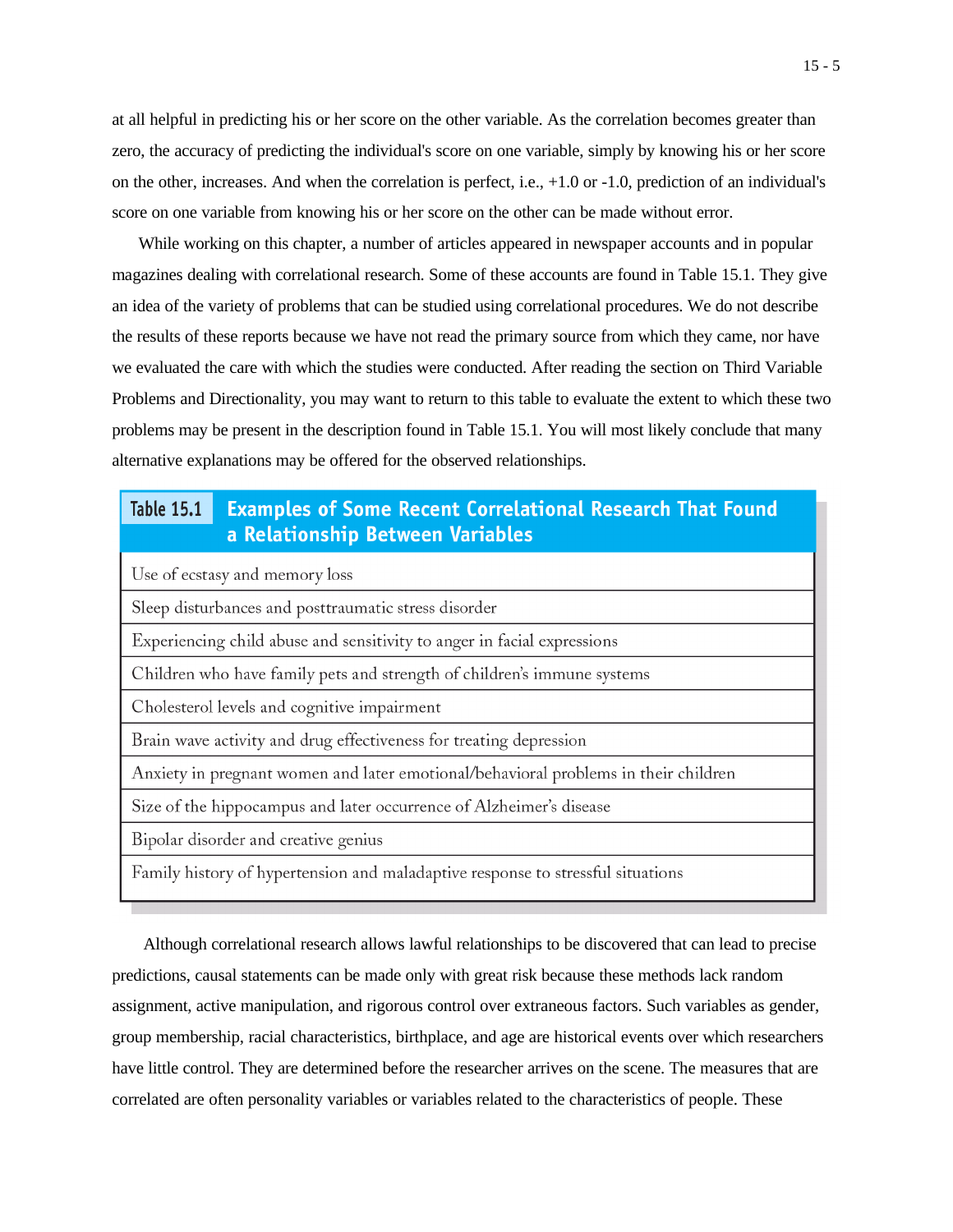variables generally cannot be manipulated. There are exceptions, of course. Some behavioral measures may be manipulated but only with great difficulty. As we have seen, a question of ethics often arises, e.g., cigarette smoking and lung cancer or cardiovascular disease, exercise and cardiovascular problems.

#### *Importance of Correlational Research*

Stating that a causal relationship cannot be established by correlational research is not intended to devalue the great importance of this type of research. It is often extraordinarily important both in a practical and in a theoretical way. Research with this method has had a marked influence on the lives of many people and on policy formulations of legislatures, decisions of the judiciary, and actions of private enterprise. A few well known examples are: correlation of smoking habits with lung cancer led to a warning on cigarette packs; the relation between exercise and lowered rates of cardiovascular problems has stimulated increases in jogging, swimming, tennis, bicycling; correlations between socioeconomic conditions and educational proficiency provided a rationale for decisions involving equality in education and school busing; and correlations between particulate matter in the air (pollution) and morbidity rates provided the impetus for clean air legislation.

It is often the case that our interests are in prediction rather than in a cause-effect analysis. After we know the correlation between two measures, we are able to predict one form of behavior from knowledge of the other. For example, there is a correlation between IQ test scores and success, as measured by grades in school. Over the years considerable data have been gathered on this relationship and it is quite well established. With a quantitative measure of the relationship (i.e., correlation coefficient), we can predict with some accuracy success in school simply by knowing a person's score on the IQ test.

Similar examples emphasizing prediction occur when test scores are used as screening devices for selecting those students most likely to succeed in graduate school, medical school, law school, etc. In the latter cases, individuals take examinations over certain specified material; their scores are obtained and prediction formulas then applied. Thus, predictions can be made on large numbers of individuals almost immediately after obtaining their score. As we have noted, the accuracy of the prediction depends on the strength of the relationship between the two forms of behavior. The stronger (higher) the correlation, the better the prediction.

Discovering the relationship between two variables can be very valuable, especially if one behavior that can be easily and inexpensively measured permits us to predict behavior that is difficult, inaccessible, and expensive to measure. Knowing the relationship may also be of great practical value, especially for educational systems. For example, special programs may be instituted to prevent problems from occurring among those in need of help and to enrich those who are in need of challenge.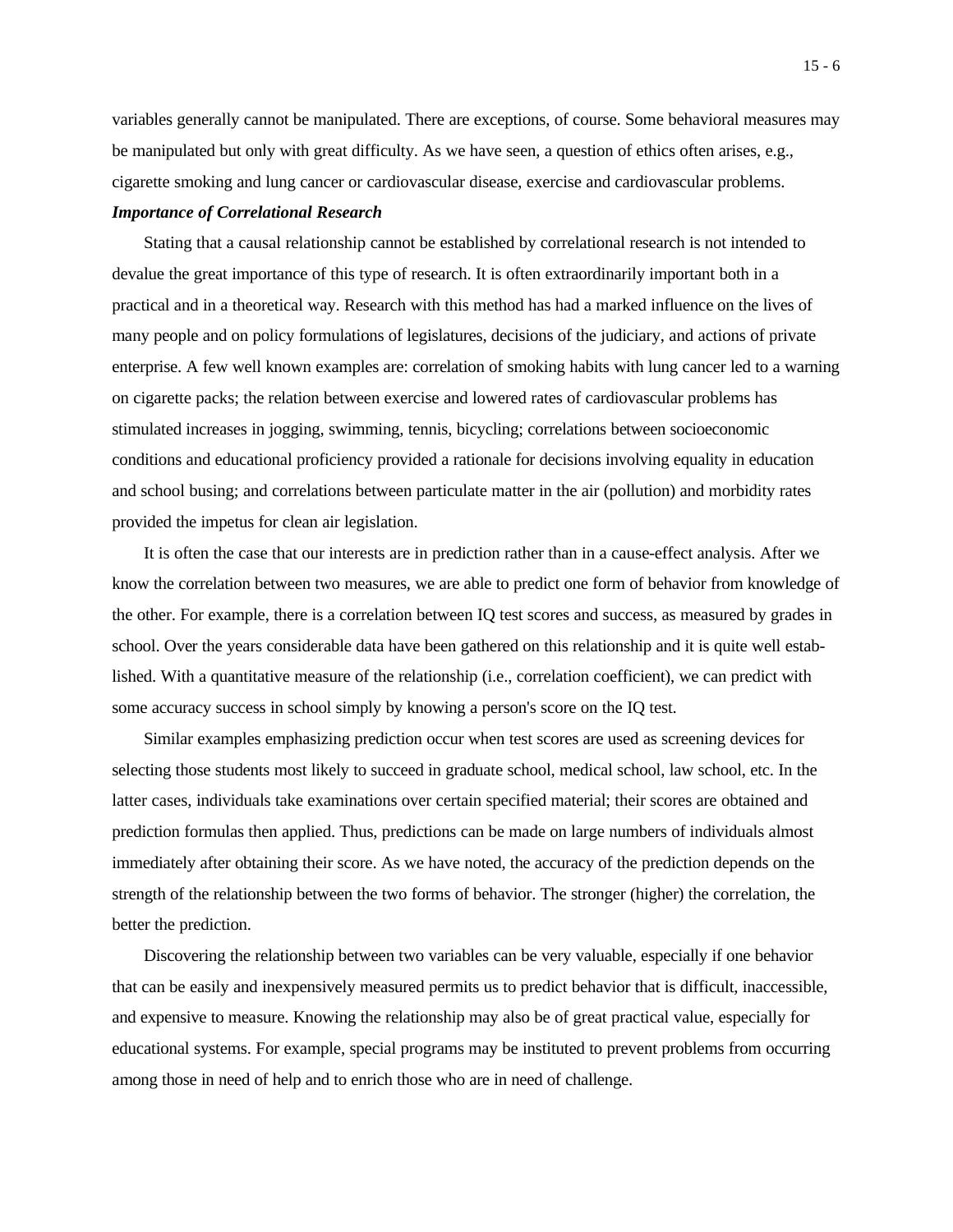Another example of correlational research that has proven useful relates to diagnostic purposes. After a disorder is observed, a search can be made for other behaviors or conditions that may vary (correlate) with it. The latter is especially the case if the disorder is difficult to detect or to diagnose accurately. If the search is successful and the correlation strong, then both the speed and accuracy of identifying the disorder may be substantially increased.

The usefulness and value of a correlational approach are most apparent when studying the effects of events that simply cannot be studied in laboratory settings. This approach may be the only available method when ethical considerations prevent manipulating the phenomena (e.g., abortion, drug use, sexual practices, serious illness, suicide), when the phenomena are impossible to manipulate (e.g., male/female, black/white, temperament), or when studying the effects of natural disasters such as earthquakes, fires, violent storms, etc.

#### *Direction of Control and Third Variable Problems*

Discussion of direction of control and third variable problems will illustrate the difficulties of inferring cause-effect when interpreting correlational data. With correlational research, we usually refer to **predictor**  and **criterion** variables rather than independent and dependent variables. The measure (or behavior) being predicted is the criterion variable, and the measure (or behavior) from which the prediction is made is the predictor variable. The use of this terminology emphasizes prediction rather than suggesting a cause-effect relationship. However, there are occasions when individuals, be they scientists, writers, or laypeople, come to cause-effect conclusions based on correlational data. They face a risk of drawing false conclusions when doing so. In effect, they must deal with two different problems: the **direction of control** problem and the **third variable** problem. We will give examples of both.

To infer a cause-effect relationship requires that we specify the direction of control. Assume that variable X and variable Y are highly correlated such that increases in one are associated with increases in the other. Does variable X cause variable Y to vary, or does variable Y cause variable X to vary? With some relationships the answer concerning the direction of control seems obvious but in other instances it can be difficult to specify. Let's assume that our correlational research on TV violence and aggression showed a positive relationship between these two variables. It would seem to be a natural inference to conclude that exposure to TV violence leads to (causes) more aggressive behavior in children. However, is this necessarily the case? Are there alternative explanations for the observed relationship? Is it not possible that children who are more aggressive, for whatever reason, tend to choose TV shows with more violence?

We will give another example of the direction of control problem. Let us say that a high, positive correlation exists between frequency of drug use (variable X) and difficulties in school (variable Y). We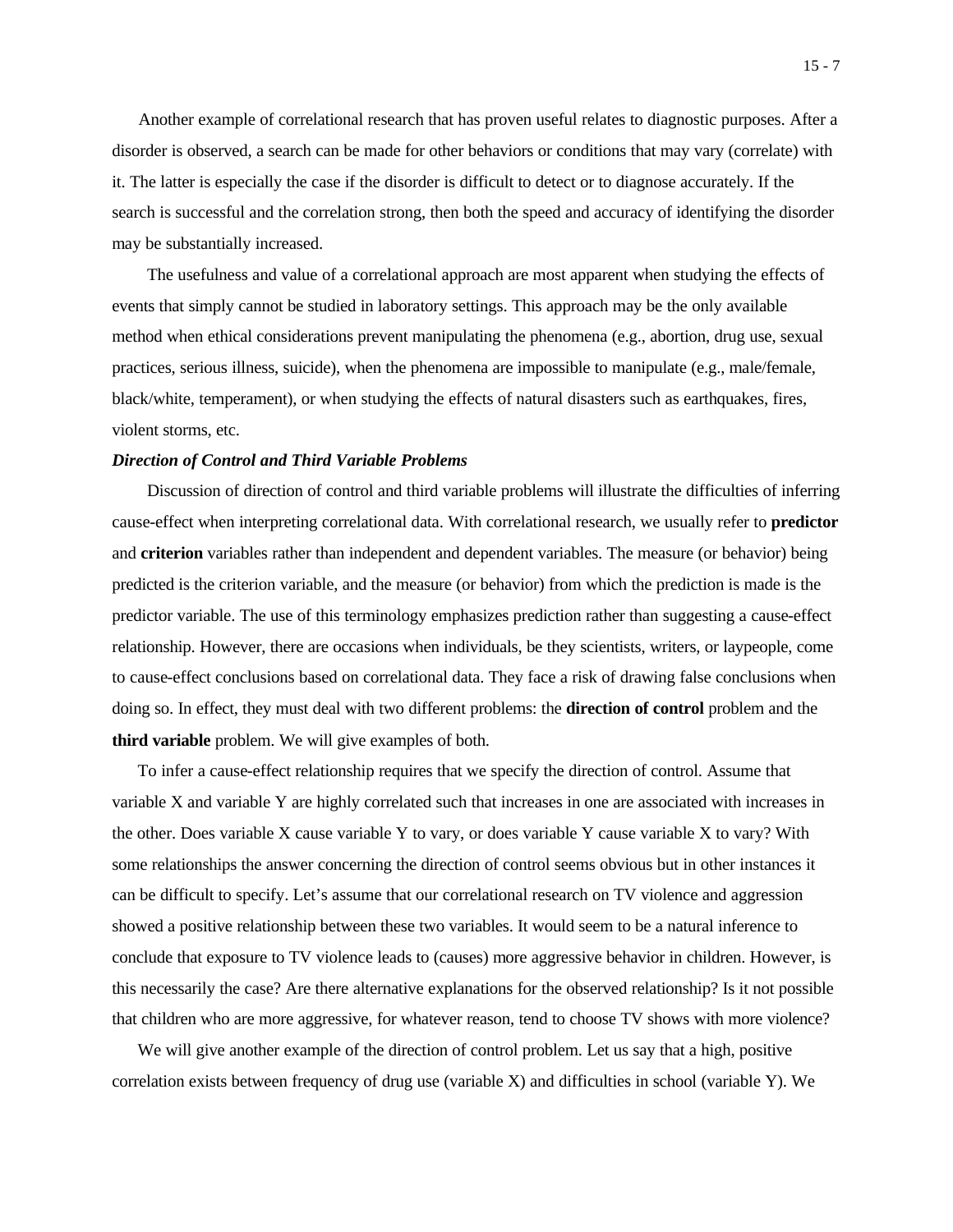could say that the use of drugs was the cause of experiencing difficulties in school. On the other hand, an equally plausible conclusion is that having difficulties in school caused the individual to use drugs.

The fact that in both of these examples we have a high correlation between variable X and variable Y does not help at all in our determining the direction of control. Our risk of coming to a wrong causal conclusion is not reduced. The only way to reduce the risk is to bring additional information to bear on the issue or, when permitted, to attempt an experimental approach and manipulate the important variables.

Our problem is intensified in that the risk of error is even greater when we consider possible third variable problems that may be present. For our example with the TV violence study, it is possible that neither of the two variables causes the other. Rather, some other (third) variable may actually cause changes in the two variables that were measured. After giving this some thought, we are sure that you can come up with a potential third variable. In our example that involved drug use, instead of drug use causing school problems, or school problems causing drug use, a third factor (fourth, fifth, etc.) could have caused increases in both drug use and school problems. For example, anxiety, depression, low self-esteem, or conflict within the home could give rise to both increases in drug use and increases in school problems. In this case, then, variables X and Y are related only through some third variable. Figure 15.2 illustrates both the direction of control and third variable issues.



### Direction of Control Problem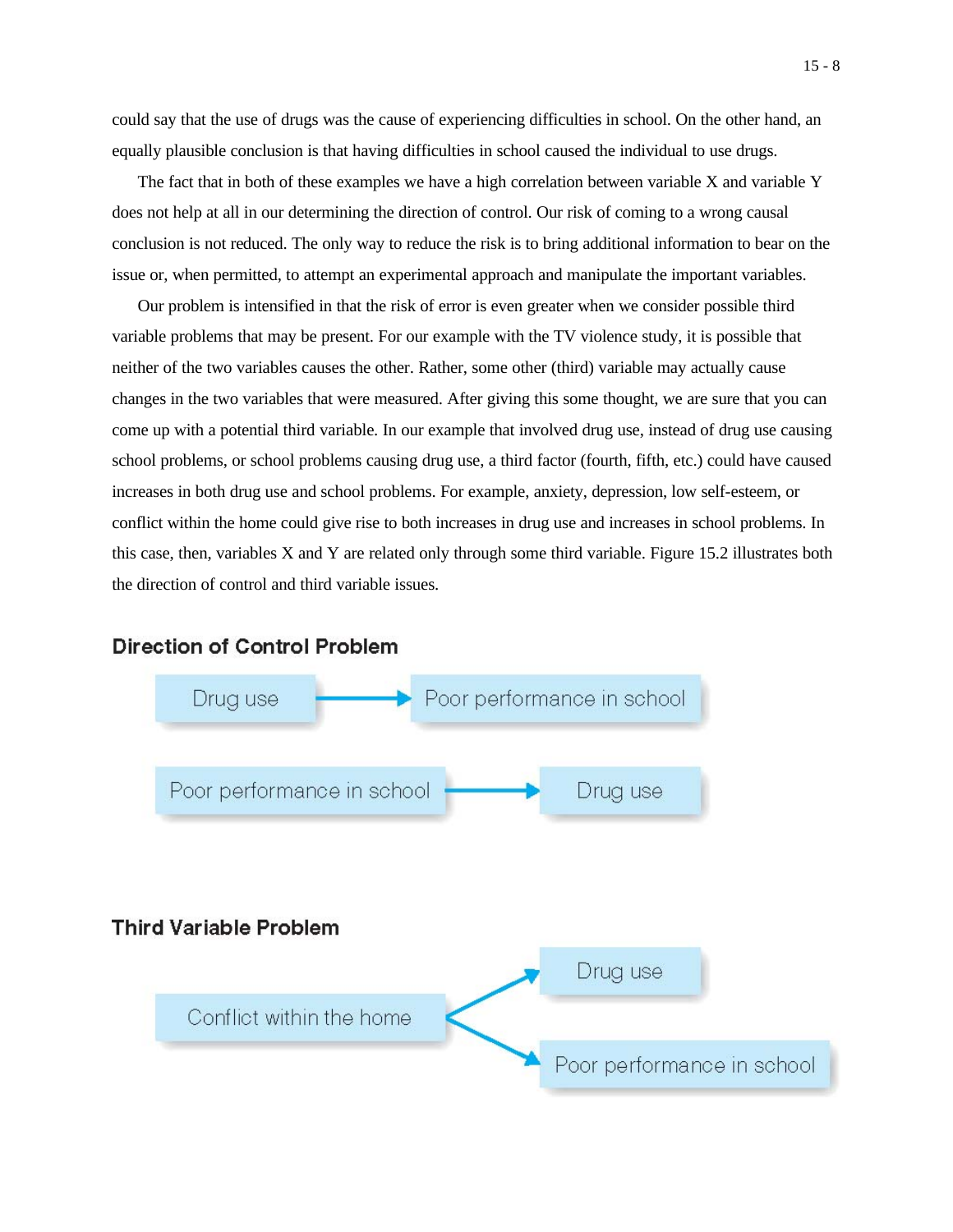#### **Figure 15.2 Direction of control and third variable issues in correlational research**

It is sometimes difficult to avoid a causal conclusion and to maintain the proper perspective when viewing correlational data. The consistent, highly publicized, positive correlation between cigarette smoking and cancer seems causal. The more cigarettes smoked, the higher the incidence of cancer. This relationship seems to suggest that the smoking of cigarettes controls whether or not cancer will occur. Yet, strictly speaking, we cannot say this based on human research. A third factor may be involved. It is possible that only certain people with this factor smoke and that these people would contract the disease whether or not they did so. The more of this factor present the greater would be smoking and the possibility of contracting the disease. If this were so, then increases in both smoking and cancer result from this unspecified third factor. The latter is very unlikely and, in fact, the few recent experimental studies that have been done suggest that it is certain ingredients in tobacco that may cause cancer. Third variable problems are sometimes very difficult to detect and to deal with. Further, you can never be sure that they are absent when using correlational designs. However, some techniques are available for addressing the problem. *Addressing Directionality and Third Variable Problems*

There are several methods available that attempt to deal with the problems of directionality and third variables. Although these methods are sometimes useful they do not solve the preceding two problems. Each has its problems. A full description of these methods is beyond the scope of this text. We mention them here for those of you who would like to pursue the problems further. A procedure that is sometimes useful for addressing the directionality problem is a *time-lagged correlational design.* The essential aspect of this procedure is to determine a correlation between two variables at Time 1 and again later at Time 2. This technique is also referred to as *cross-lagged panel correlation.* The third variable problem has been addressed by some using a correlational procedure referred to as *partial correlation.* In this case, if a third variable is thought to be a factor affecting the correlation between variables X and Y, the partial correlation technique can be used to eliminate its effects. The result of this procedure is a correlation between X and Y uninfluenced by the third variable. Information regarding these procedures can be found in more advanced research design/statistics textbooks. Another procedure that is sometimes used to eliminate the third variable problem is **matching**. In this case only data from participants matched (who are the same) on the third variable are analyzed.

For example, if we suspect that the parenting style is a third variable that affects both the amount of TV violence watched by the children and the aggressiveness of the children, we may want to include only those children in the study who have parents with similar parenting styles. At first glance, matching as a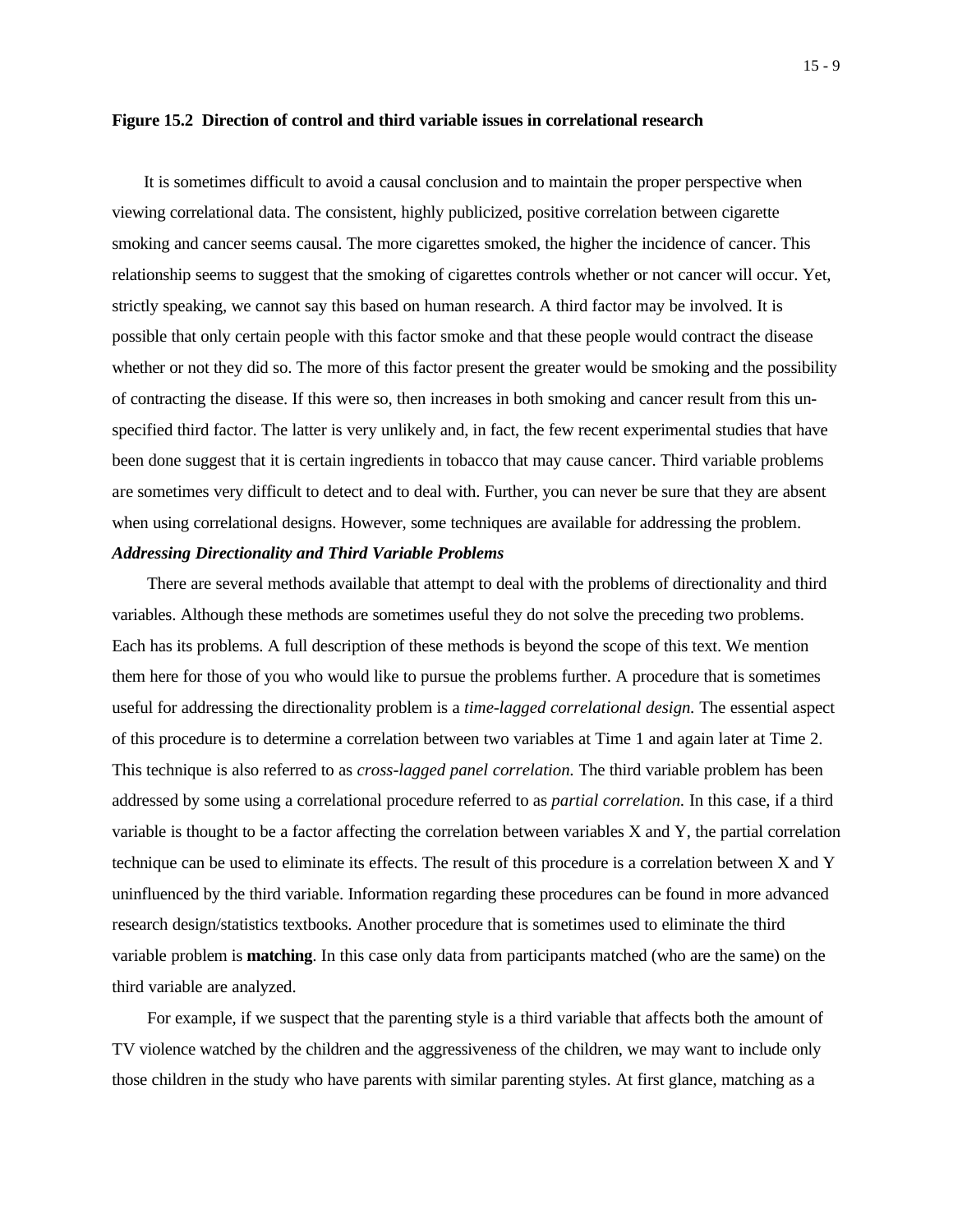technique for ruling out third variable interpretations seems like an attractive solution. That is, if only individuals who were the same or highly similar on these third variables were assessed, and if the relationship between the two variables of interest still existed, then the third variable considerations could be dispensed with. The thought is a good one, but in practice problems exist; also, matching can be difficult to achieve. One problem is that researchers cannot be sure they have considered the relevant third variables. Some may exist that have not been considered. Another problem is that matching on one variable can sometimes unmatch individuals on other variables. Researchers face a more serious problem when they attempt to match on several variables (e.g., intelligence, education, motivation, class). The problem is simply in getting a sufficiently large sample that has the necessary characteristics.

#### *Correlational Ruling Out Factors*

The correlation between cigarette smoking and cancer (and heart disease) can be used to illustrate an important aspect of correlational research. Had no relationship been found, we could have ruled out causal factors and there would be little interest in pursuing the problem further. Therefore, an important contribution of correlational methods may be in a negative sense: In the absence of a relationship, there is no need to devote time to an experimental analysis of the problem to identify the controlling or causal factor.

Perhaps an example contrasting the correlational method with the experimental method would be helpful in illustrating why a causal relationship can be made with an experimental approach and not a correlational one. As noted, in a correlational study involving cigarette consumption and incidence of cancer, a positive relationship was found. While most people of sound mind would be alerted to a possible causal link between the two, a strong relationship regarding cause cannot be made. We indicated that it is possible that a third factor may be the cause, e.g., people susceptible to cancer also smoke, but the disease would occur whether or not they smoked. Or we could argue that individuals who smoke also engage in other activities that may be related to cancer and that smoking is not the problem. Or, we could say that individuals with certain dietary habits are susceptible to both smoking and cancer, etc.

The tobacco industry today argues that a causal link has not been clearly established in humans. To decide the question, an experiment is necessary. It would not be difficult to design a research project to answer the question of smoking as a cause for illness. However, serious problems of ethics and practicality prevent its implementation. We would randomly select a large number of twelve- to fourteen-year-old male and female students from different geographic areas. We could then randomly assign them to conditions A, B, C, D, and E—corresponding to levels 0, 1/2, 1, 2, and 3 packs of cigarettes a day. We would then follow them up over the years with annual physical examinations and also record specific measures known to be related to tissue problems. We could then determine whether there was a systematic relationship between our independent variable (smoking) and our dependent variable (measures of illness, etc.).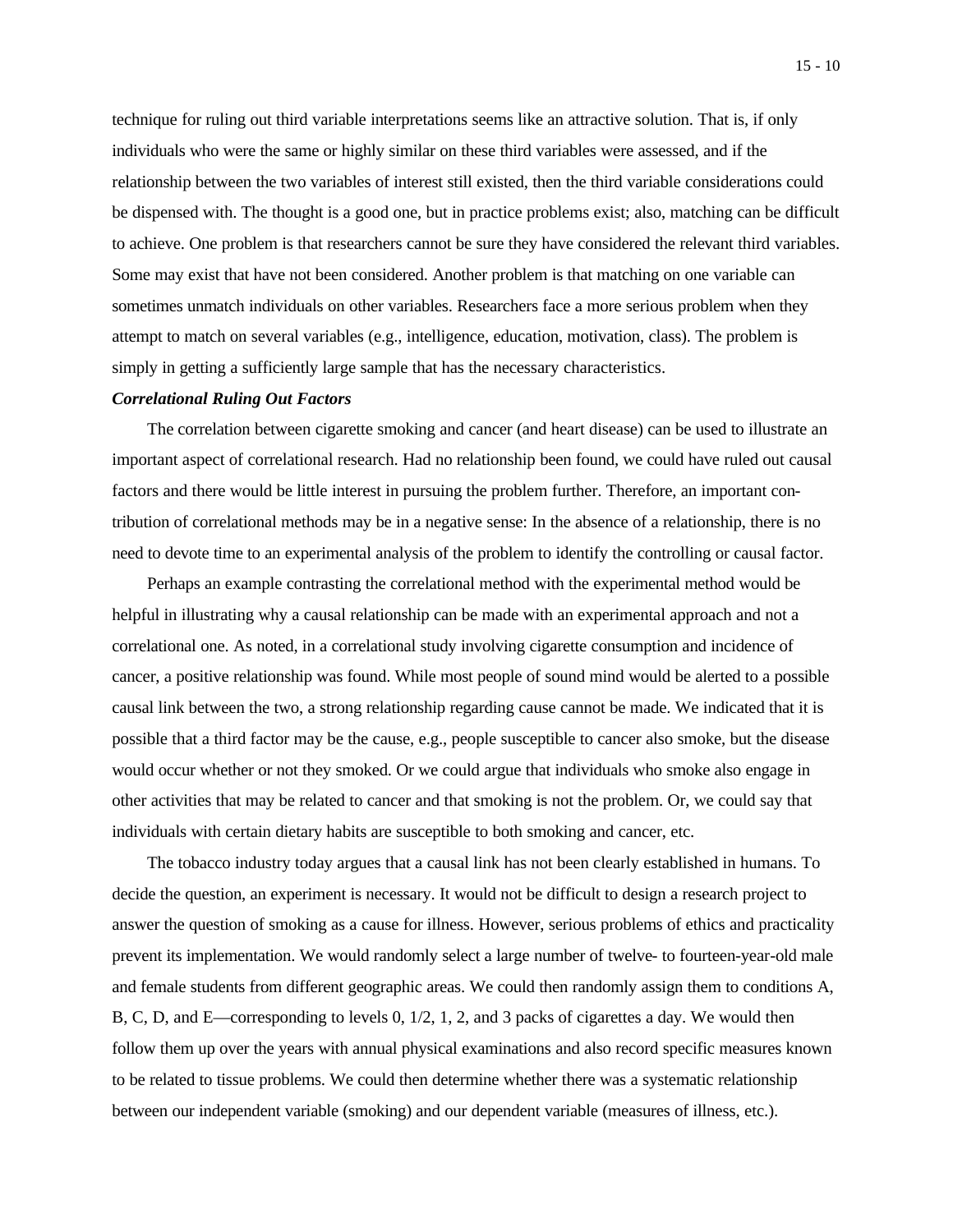Obviously, the study cannot and should not be done. However, experimental studies have been conducted with nonhuman species.

Mice, rats, and dogs have been used to study the relationship between the exposure to tobacco ingredients and cancer. A variety of procedures have been used, such as placing the substances in tobacco on the skin, confining the animals to enclosed rooms where controlled amount of cigarette smoke may be dispersed, and teaching animals to smoke. These studies have established that tobacco is hazardous to a laboratory animal's health. We have stated several times that it is improper to draw cause-effect conclusions from correlational data. To say this is not to say that such a relationship does not exist. It may. To determine its existence requires other research strategies.

There are many examples of correlational studies reported in the media that falsely suggest a causeeffect relationship. You are probably familiar with reports of a link between the phase of the moon and "strange" behavior. Box 15.1 illustrates one such report.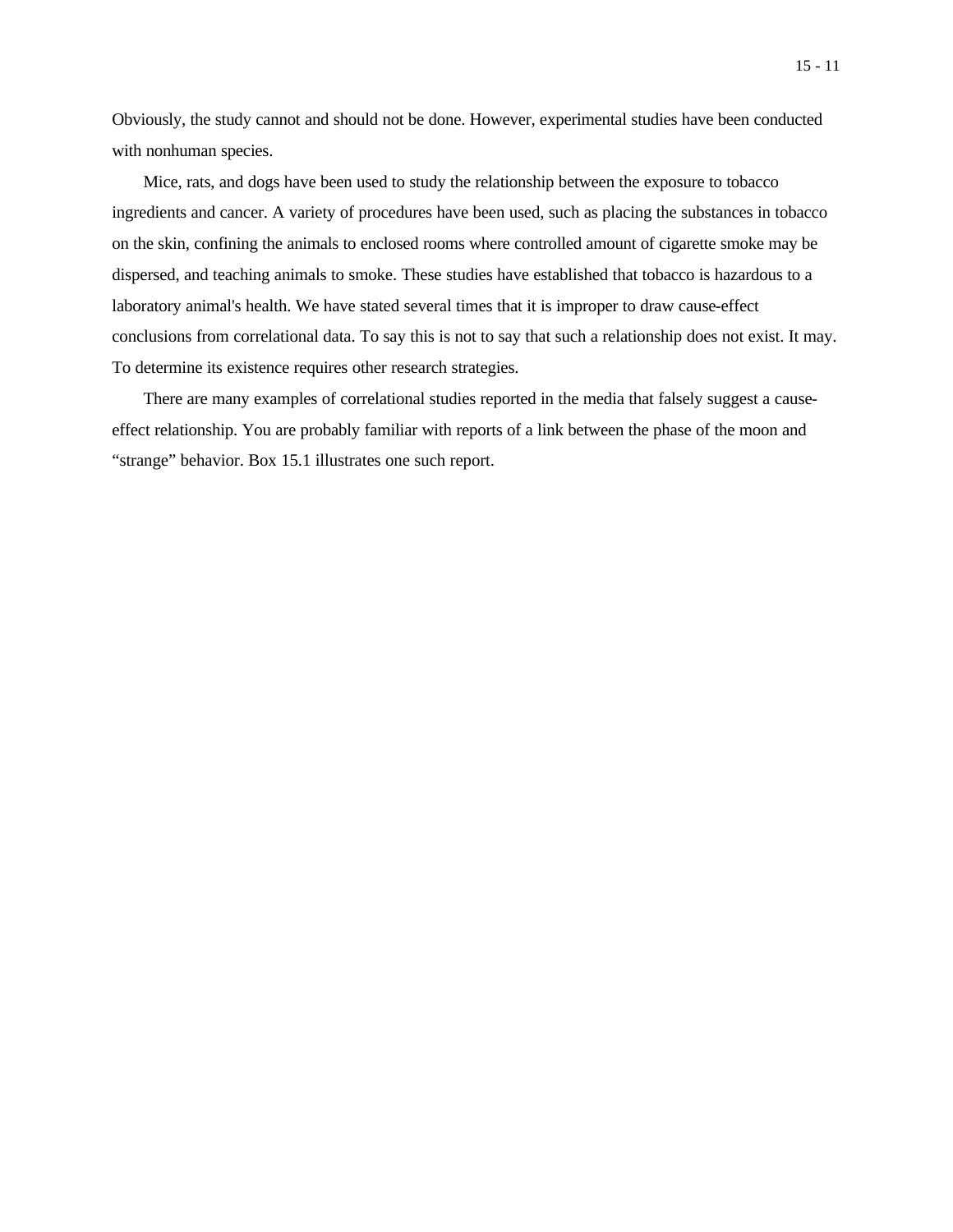#### **Box 15.1 Thinking Critically About Everyday Information – Does the full moon make you crazy?**

The following report was obtained from the online edition of Weekly World News. The title of the report is "Research Proves Full Moon Really Does Make You Crazy!" The report reads: "Amazing research proves that the full moon really does drive people loony. And it can even make them kill! Scientific tests confirm that murder rates triple around the time the moon is full. And suicide rates also peak during the full moon of spring - and the new moon in autumn and winter. 'Human biological tides respond to the moon's pull much as the sea does and for a very similar reason,' Dr. Arnold L. Lieber, author of The Lunar Effect (Anchor Press) told a reporter. I found that in my studies of violent behavior in U.S. cities, instances of murder, aggravated assault, suicide, psychiatric emergencies and fatal auto accidents all went up during the full moon.' Dr. Lieber first noticed the curious lunar effect when he was a medical student working in the Jackson Memorial Hospital in Miami and realized that mental patients became highly disturbed during the first few days of each month. And when he approached senior doctors about the phenomena, they told him that patients suffered more epileptic seizures and bleeding ulcers during the full moon. Then police confirmed that criminal behavior was also affected - producing graphs showing that violence and arson increased during the full moon. But Florida police aren't the only ones who have noticed the strange effect of the lunar cycle on criminal behavior. Officers with just about every police department around the globe can tell stories about "mooners," the weirdos who misbehave when the moon is full. And occultists refer to the period of waning lunar phases as a "sacrificial moon," researchers point out. The first victims of serial killer Ted Bundy are known to have been murdered in Washington state during the waning phases of the moon - always under Taurus, Scorpio or Pisces. DeWitt Clinton Cook became known as "The Moon Maniac" after attacking numerous women and committing 300 burglaries - all while there was a full moon. Cook was executed at California's San Quentin Prison in 1941 for the murder of a college coed. And Robert Louis Stevenson's classic study, Dr. Jekyll and Mr. Hyde, was patterned after the true story of a lunatic who committed horrible crimes during the full moon.

Consider the following questions:

- 1. Although some of the evidence cited in the article is anecdotal, some is based on actual crime statistics. Do these latter analyses represent experimental or nonexperimental designs?
- 2. The article suggests that the moon phases cause a change in our biology. For the relationship between moon phase and criminal behavior, could there be a direction of control problem?
- 3. For the relationship between moon phase and criminal behavior, could there be a third variable problem? If so, what is a possible third variable that would explain the relationship?
- 4. The title of the article states that "Research proves…" What is wrong with this?
- 5. The article clearly states that there is a causal link between moon phase and "crazy" behavior. How would you respond?

Retrieved June 10, 2003 online at: http://www.weeklyworldnews.com/bizarre/bizarre.cfm?instanceid=13224

### *Interpretation of Correlational Data*

Now that we understand the nature and value of correlational research, let's explore a specific example and discuss some of the issues involved in the interpretation of correlational data. We'll return to a research idea mentioned earlier in this chapter, namely the long-term effect of TV violence on aggressive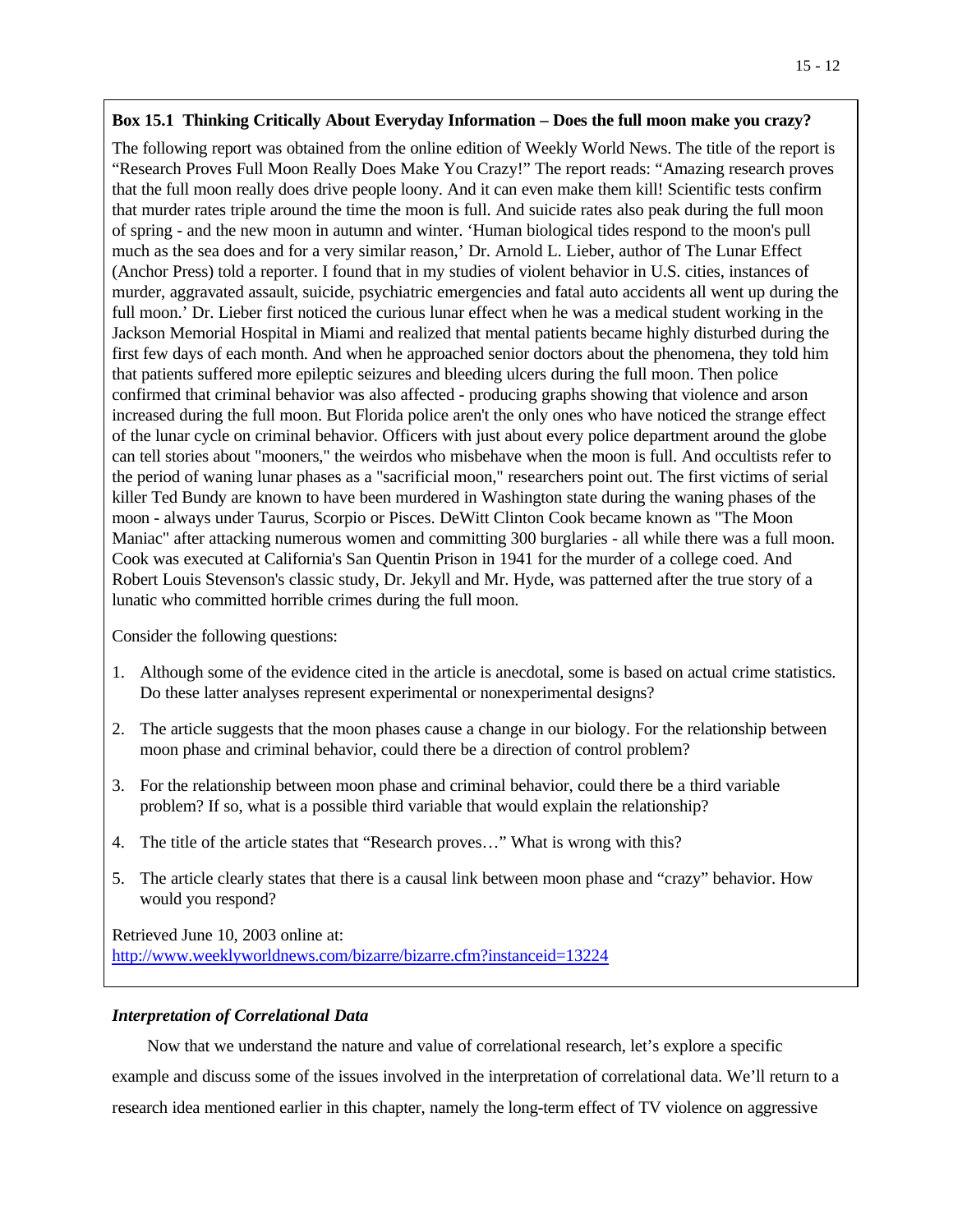behavior in children. As we noted, random assignment of children to groups that view specific levels of TV violence for several years is not ethical. However, we could conduct a correlational study in which children (with assistance from parents) maintain a weekly log of TV shows watched from the time that they are 10 years old until they are 15 years old. Based on these logs, we calculate the mean number of hours of TV violence viewed per week. For the variable that measures aggressive behavior, we obtain the number of disciplinary incidents recorded at their school for the same five-year period. Hypothetical data from 20 students are shown in Table 15.2.

| <b>Table 15.2</b><br><b>Hypothetical Data to Study the Correlation</b><br><b>Between TV Violence and Aggressive Behavior</b> |                                                     |                                                            |  |  |
|------------------------------------------------------------------------------------------------------------------------------|-----------------------------------------------------|------------------------------------------------------------|--|--|
| <b>PARTICIPANT</b>                                                                                                           | <b>MEAN HOURS OF TV</b><br><b>VIOLENCE PER WEEK</b> | <b>TOTAL NUMBER OF</b><br><b>DISCIPLINARY</b><br>INCIDENTS |  |  |
| $\mathbf{1}$                                                                                                                 | $\mathfrak{Z}$                                      | $\overline{4}$                                             |  |  |
| $\overline{2}$                                                                                                               | $\overline{4}$                                      | 3                                                          |  |  |
| 3                                                                                                                            | $\overline{2}$                                      | $\theta$                                                   |  |  |
| $\overline{4}$                                                                                                               | 3                                                   | $\overline{2}$                                             |  |  |
| 5                                                                                                                            | $\overline{7}$                                      | $\mathfrak{2}$                                             |  |  |
| 6                                                                                                                            | 5                                                   | 3                                                          |  |  |
| $\overline{7}$                                                                                                               | 8                                                   | $\overline{2}$                                             |  |  |
| 8                                                                                                                            | $1\,$                                               | $\mathbf 0$                                                |  |  |
| 9                                                                                                                            | 6                                                   | 6                                                          |  |  |
| 10                                                                                                                           | $\overline{0}$                                      | $\mathbf{1}$                                               |  |  |
| 11                                                                                                                           | 25                                                  | 30                                                         |  |  |
| 12                                                                                                                           | $\overline{4}$                                      | $\overline{0}$                                             |  |  |
| 13                                                                                                                           | 9                                                   | $\overline{7}$                                             |  |  |
| 14                                                                                                                           | 13                                                  | $\overline{7}$                                             |  |  |
| 15                                                                                                                           | $\overline{4}$                                      | $\overline{2}$                                             |  |  |
| 16                                                                                                                           | $\overline{7}$                                      | 3                                                          |  |  |
| 17                                                                                                                           | 5                                                   | 5                                                          |  |  |
| 18                                                                                                                           | 11                                                  | $\mathfrak{2}$                                             |  |  |
| 19                                                                                                                           | $\overline{4}$                                      | $\overline{4}$                                             |  |  |
| 20                                                                                                                           | 9                                                   | 6                                                          |  |  |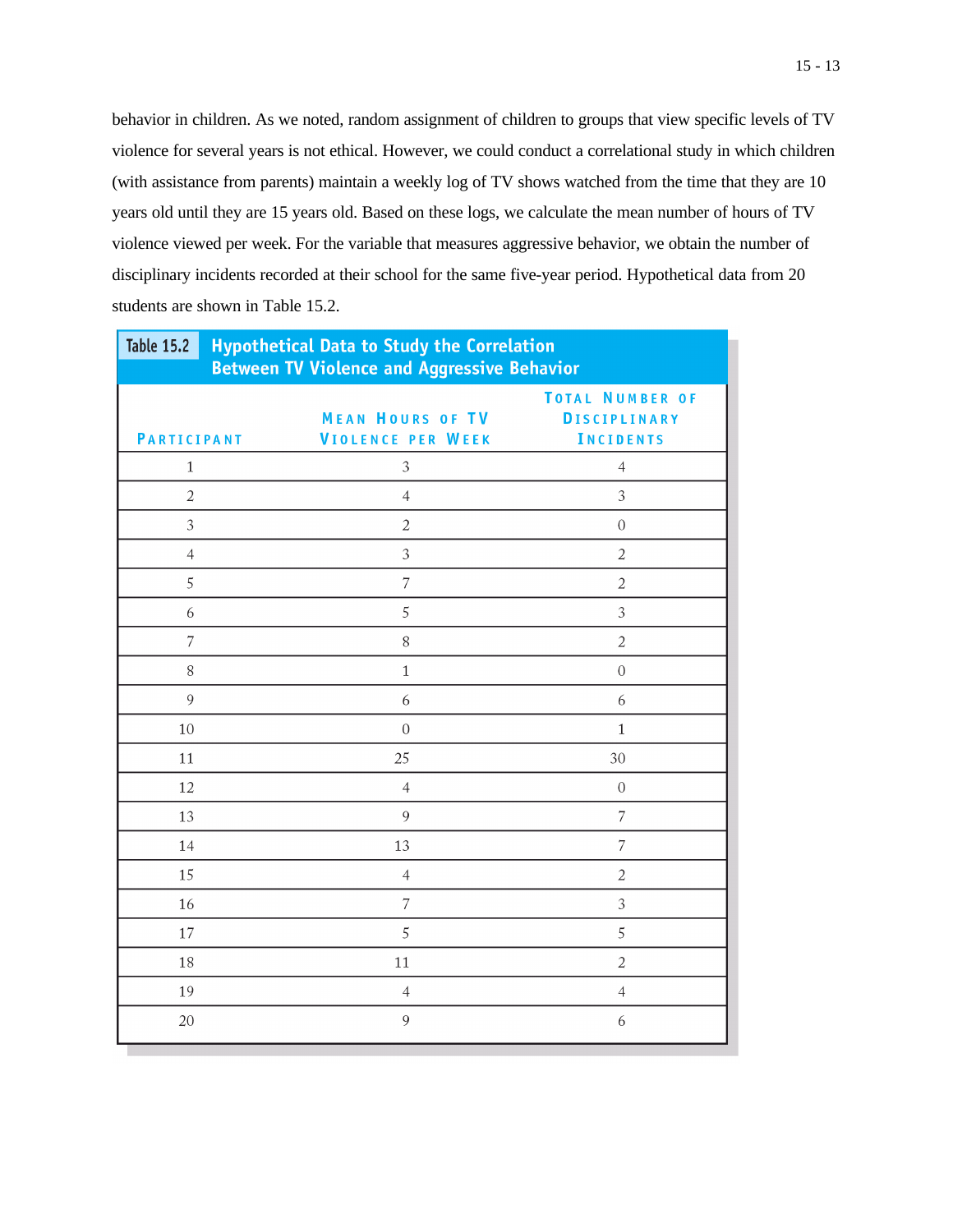Glancing through the pairs of scores in Table 15.2, whether there is any systematic pattern in the data is difficult to detect, although the one participant with 25 hours/week and 30 incidents does stand out. With correlational data, it is not only helpful, but critical, that the data be graphed in a scatterplot. Figure 15.3 is a scatterplot of the data such that a point on the graph represents each pair of scores. Because the values on the x-axis increase from left to right and the values on the y-axis increase from bottom to top, it is now easy to detect a general pattern in the data such that as the mean hours of TV violence per week increase, the number of disciplinary incidents at school also increases. The presence of the one outlier is also clear on the graph. Because our data are measured on a ratio scale and because our graph suggests a linear relationship, we can calculate a Pearson r correlation coefficient to quantify the relationship (see Figure 10.10 to review the decision tree for measures of relationship). The calculation results in  $r = .88$ , a significant positive correlation.



**Figure 15.3 Scatterplot that depicts the hypothetical data in Table 15.2**

It is important to be aware in correlational research that outliers in the data can have dramatic effects on the value of the correlation coefficient and, therefore, the conclusions drawn. For example, if we remove the one outlier point from our hypothetical data, the r value shifts from .88 to .62. Thus, that one participant dramatically increased the strength of the relationship between the two variables. In other cases, the outlier can be such that it dramatically decreases the strength of the relationship. In either case, researchers should always carefully inspect the data that produced outliers to be sure that no errors were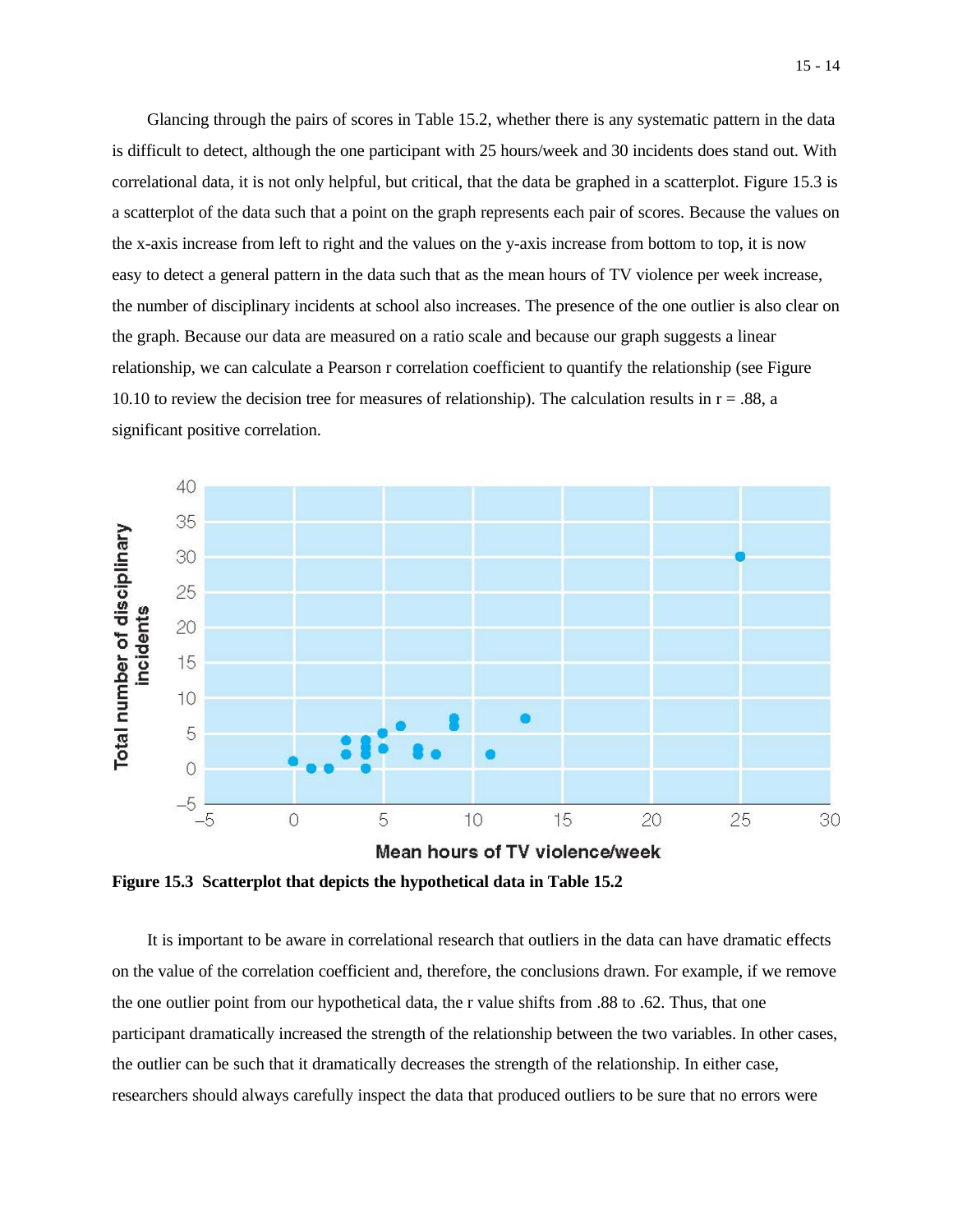made in observations or calculations. Even without errors, in some cases there is something unique about that participant that may warrant their removal from the data set. If data is removed from the data set, the rationale must be clear and must be reported. A researcher should never remove data simply because it is different from other data or because it works against the hypothesis for the study.

A few other issues that deserve mention are restriction of range, curvilinear relationships, and sample size. Restriction of range refers to the fact that when the range of scores on one or both of your variables is small or nonexistent, you have not adequately addressed the research question and you will almost certainly obtain a nonsignificant value for the correlation coefficient. For example, if all 20 participants in our hypothetical study had watched a mean of 2 hours of TV violence per week, the correlation coefficient would be 0.00 (regardless of the values for the number of disciplinary incidents). We would not have addressed the research question. Therefore, when you select variables for correlational research, it is imperative that the measurement of those variables result in a relatively wide range of values from the participants.

It is also important to examine the nature of the relationship between the two variables to determine the most appropriate correlation coefficient. In our analysis of the hypothetical data in Table 15.2, the scatterplot suggested a linear relationship. That is, the form of a best-fitting line through the points on the scatterplot was a straight line. In some situations, the relationship between two variables may be monotonic but curvilinear. That is, the form of a best-fitting line through the points on the scatterplot is a curved line. Consider the scatterplot shown in Figure 15.4. You would probably agree that there is a relationship between mean hours of TV violence per week and number of disciplinary incidents. However, it is a curvilinear relationship rather than a linear relationship. Thus, the Spearman correlation coefficient is the proper statistic rather than the Pearson correlation coefficient (again, refer to the decision tree in Figure 10.10).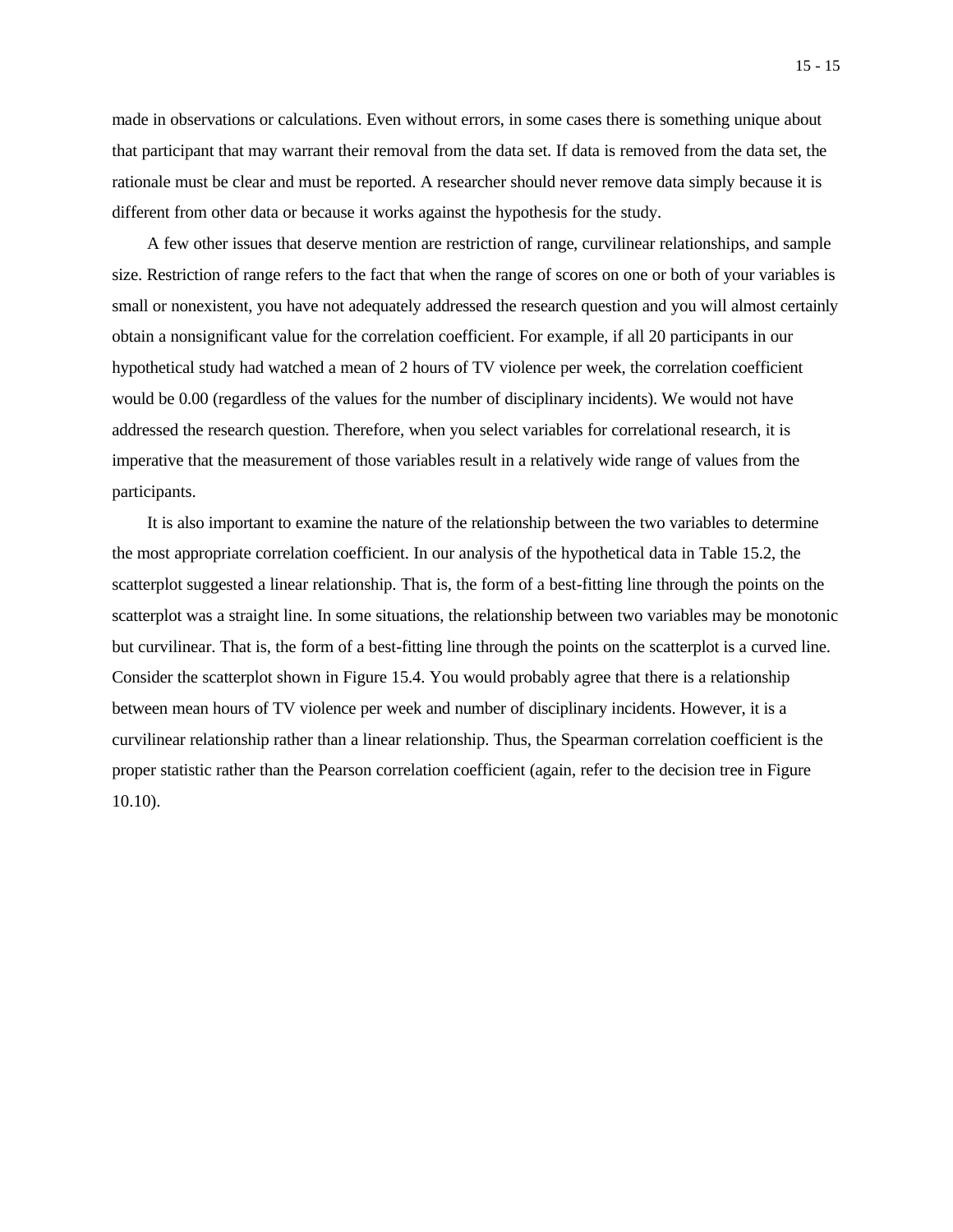

**Figure 15.4 Scatterplot that illustrates a curvilinear relationship**

Finally, sample size is an issue to consider in correlational research. The power of a correlational analysis is increased by increasing the sample size. With extremely large samples, weak relationships with correlations of .1 or .2 may be statistically significant but not meaningful practically. On the other hand with a small sample size a meaningful relationship might go undetected. The concept of power is an important one (see Chapter 10). Although correlational research represents a powerful nonexperimental design, it is time to turn to several other types of nonexperimental designs.

### **Ex Post Facto Design**

At times, caution must be exercised in deciding whether a study is nonexperimental or experimental. If the determination is not made, an erroneous conclusion may result. A type of study that can masquerade as a genuine experiment is the **ex post facto design.** Although it appears to be a true experiment because of the way groups are separated and the way the analysis is performed, it is still nonexperimental research and subject to the same limitations discussed earlier with correlational research. It derives its name from the fact that the assignment of participants to levels of the independent variable is based on events that occurred in the past (i.e., after the fact). It mimics an experiment in that comparisons are made between two or more groups of individuals with similar backgrounds who were exposed to different conditions as a result of their natural histories. We then measure the participants on a dependent variable of interest to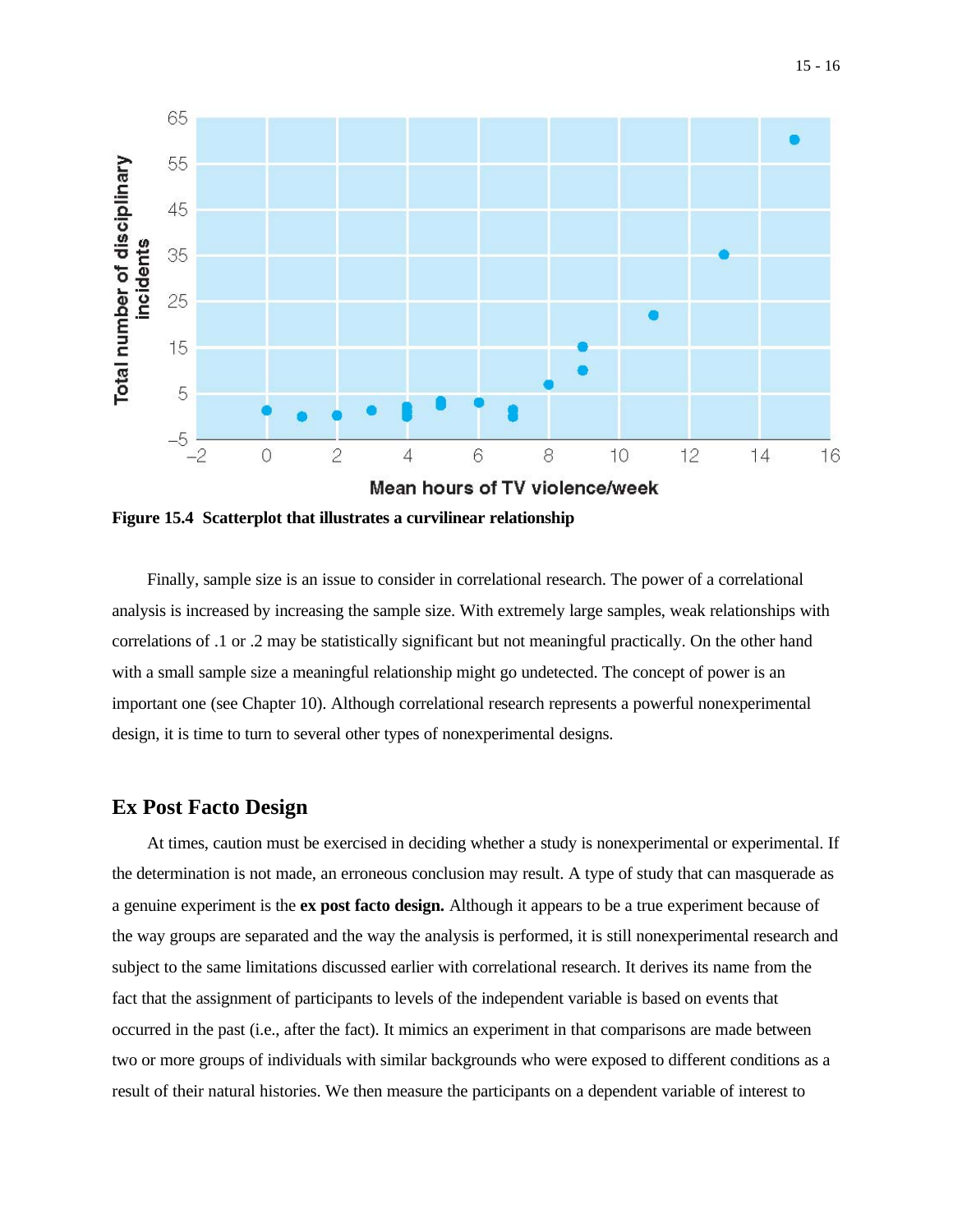determine whether or not statistically meaningful differences exist between the experimental groups. If reliable differences are found, should we conclude that they were due to the historical differences we found in the past records? The answer is no.

Note that the ex post facto design uses neither random assignment nor active manipulation of the independent variable. However, the intent of this type of research is precisely that of a true experiment but the problems encountered in drawing conclusions are very different. A few examples will illustrate our point.

In Chapter 11, we considered an experimental design in which we, as the researchers, determined which levels of TV violence would be studied and randomly assigned research participants to these levels. We then measured aggressive behavior. A nonexperimental alternative would be to place participants into groups based on how much TV violence they just watched (of their own choosing) and to then measure aggressive behavior. Notice that these two research designs are similar in that the aggressive behavior of groups of participants are being compared, in which the groups differed in terms of exposure to TV violence. We should also mention that the statistical analysis would be similar. However, notice the differences. The latter design is an ex post facto design because participants were not randomly assigned to the groups, i.e., the independent variable was not manipulated by the researcher. Because we lack the control of an experimental design, we must be very cautious with the nature of the conclusion that we draw from the ex post facto design. As we noted with correlational research, direction of control and third variable issues need to be considered. Let's examine another example.

An instructor in a college math course believes that a relationship exists between performance in college math courses and whether students had the "old math" or "new math" techniques in grade school. She decides to do a study to determine whether her observations are indeed accurate ones. She looks up the grade school records of a large number of college students taking her college math course. On the basis of these records she selects fifty students who received "new math" and another fifty students who received "old math" techniques. She then gathers the two groups of students together and gives them a college math proficiency test. Her experimental design would look no different from that of a true experiment.

We have what appears to be a "treatment" condition and a comparison or control group (old math)—in this case both of which have already occurred. The "treatment versus comparison group" appears to be the same comparison characterized by a true experiment. But any conclusions drawn from our example must be guarded and weak. Why? Obviously, our participants cannot be assigned randomly, (nor can we manipulate the conditions because we have selected students already). Their assignment to the levels of the independent variable was based on past records.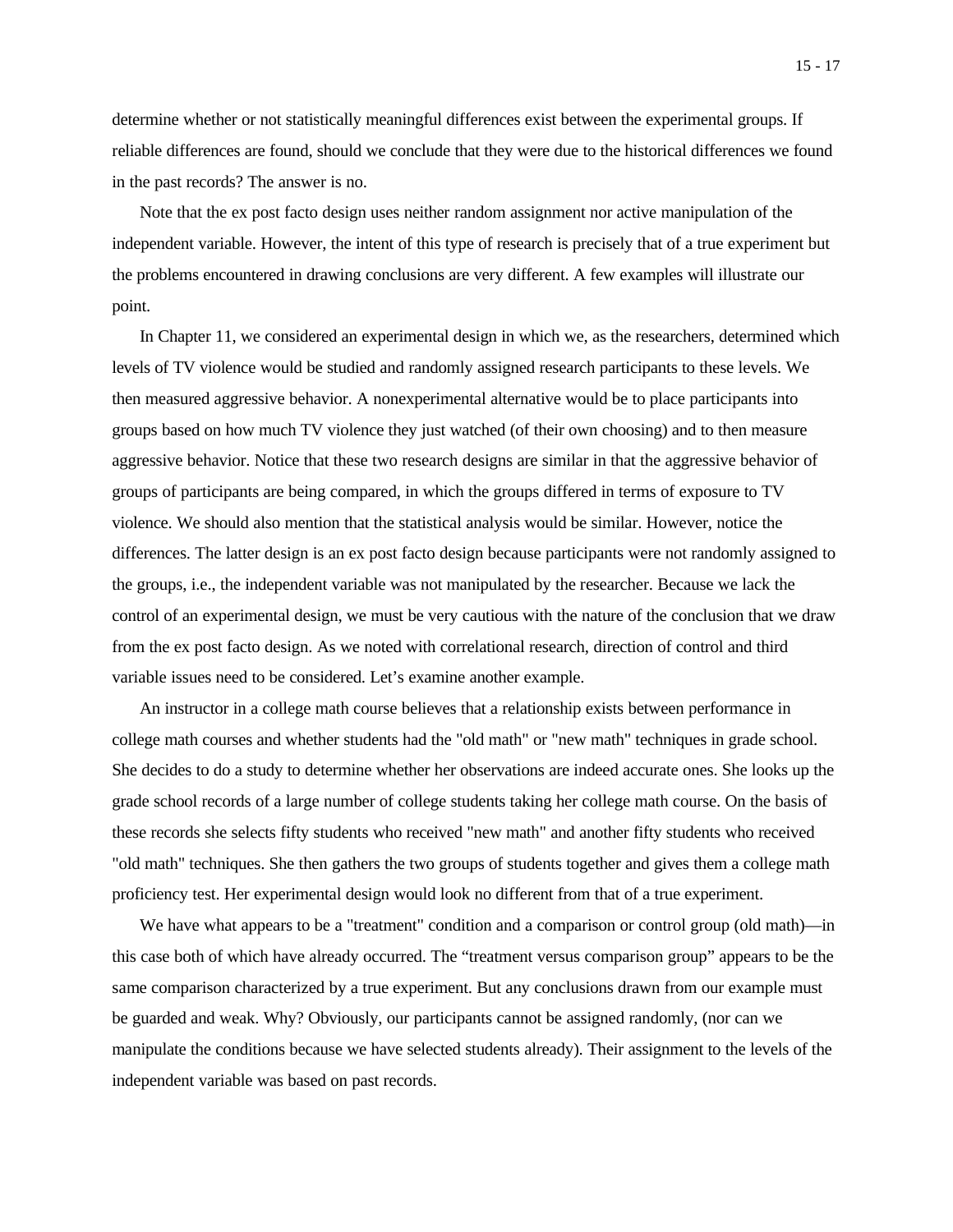15 - 18

The groups may be biased in different and unknown ways. It is quite possible that those who received new math in grade school are very different from those who received the old math. They may have been chosen because of their skills (or lack of skills) in mathematics. It is also possible that new math programs were offered only by wealthy and progressive school districts. Thus, it is quite possible differences existed in the student populations from which the treatment groups were drawn. Perhaps only urban-industrialized communities had new math programs but rural-suburban communities did not. The point is that this is all idle speculation. We simply do not know the many reasons that some students received new math and some old math. Because we could not randomly assign our students to the two groups, systematic participant bias is a distinct possibility. Our two student groups could have differed in their average math proficiency score for any number of reasons other than "new" or "old" math. (A true experiment would have required that we previously randomly assign a number of students from the same school district to new math and approximately an equal number to old math classes, holding other factors constant. Then, years later, we would administer a math proficiency test in college.)

Two questions, if asked, could quickly and accurately allow you to identify whether the experiment is an ex post facto one: (1) The key consideration is did the researcher have control over assigning participants randomly? That is, did the researcher assign participants randomly to groups? (2) Second, did the researcher actively manipulate the independent variable or had it already occurred? If random assignment was not used then it was not a true experiment. Now the choice is deciding between a quasi-experiment or an ex post facto one. If a variable was not actively manipulated at the time of the research, then the experiment is an ex post facto one and the conclusion must be much weaker. Keep in mind that in ex post facto research those that make up the groups in itself constitute the "treatments." There is no treatment other than membership in a group, e.g., male versus female, heavy versus thin, tall versus short, joggers versus nonjoggers, dogmatic versus nondogmatic, smokers vs. nonsmokers, etc. A quasiexperiment, lacks random assignment but it does have control over levels of the IV.

Another example of an ex post facto experiment will help you to discriminate between it and experiments in which the independent variable is, in fact, manipulated. In this example our interests are in the reactions of anxious and nonanxious participants to a loud noise. Do not confuse the loud noise with the "treatment" condition. It is not a treatment or independent variable, since both groups receive it. It is simply a task to which all participants respond. The reaction to the noise is our dependent variable measure, i.e., the task that all participants perform. The treatment consists of membership in a group based on whatever characteristics the researcher may be interested in. In the present example these characteristics are anxious and nonanxious participants. Let's get on with the example.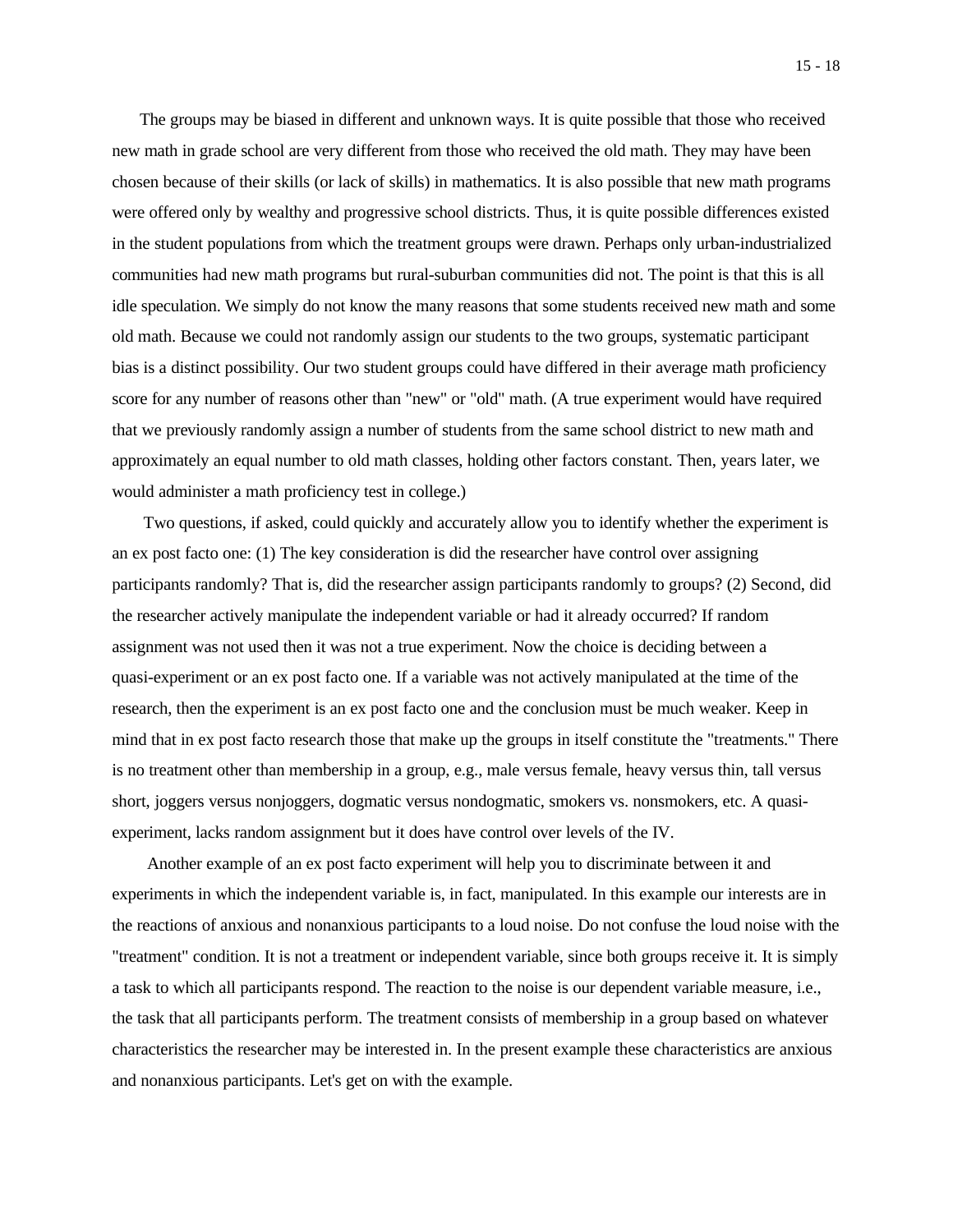15 - 19

We could give a personality test (e.g., the Taylor Manifest Anxiety Scale) to a large population of students and then select participants on the basis of their scores. We might select ten students who score very high and ten students who score very low on the anxiety scale. Since high anxious and low anxious participants are our interest and, as it were, our treatment, they cannot be randomly assigned to different groups. Therefore, our independent variable is high versus low anxiety. Our dependent variable is the magnitude of the startle reaction to loud noise. Assume that we find our high anxious participants respond to noise more strongly than do our low anxious participants. Can we conclude that they did so because of anxiety? No, we cannot. We are again plagued by the third variable problem. Because we could not employ random assignment, i.e., our groups were pre-existing groups, it is possible that our participant groups differ in many ways other than anxiety. Their responses could be related to how well they sleep. It may be that high anxious participants sleep less well than others and that any participant, regardless of anxiety, who did not get adequate sleep would perform like high anxious participants. Perhaps it is the case that high anxious participants drink much more coffee than do low anxious participants. If we assume that coffee affects the startle response, then any participants who drink much coffee, anxious or nonanxious, would perform in similar ways. There are any number of other alternative interpretations allowed by this ex post facto design that would not be possible if the research was either a quasi- or a true experiment.

#### **Naturalistic Observation**

**Naturalistic observations** take place under natural conditions or under real-life conditions without any intervention on the part of the researcher. Such observations contrast with those in experimental settings where considerable prior control is possible, where events can be manipulated, and the observations may be repeated. When using naturalistic observation, we observe nature without imposing change. However, the observations are carefully planned and systematized. Consequently, the data can be organized in a meaningful way to permit analysis and interpretation. However, the interpretation issues already discussed in this chapter must be considered.

Naturalistic observation is the oldest method for the study of behavior or other phenomenon. One of the most accurate sciences (in terms of prediction) is astronomy and it is restricted largely to observation. Ethologists are people who study animal behavior under natural conditions and use natural observation almost exclusively. Jane Goodall's work with primates in Africa has resulted in some fascinating observations regarding their social interactions. Development and personality psychologists have published extremely informative observational studies of children interacting under natural conditions. Jean Piaget's theory of cognitive development in children was based on naturalistic observation. We have been able to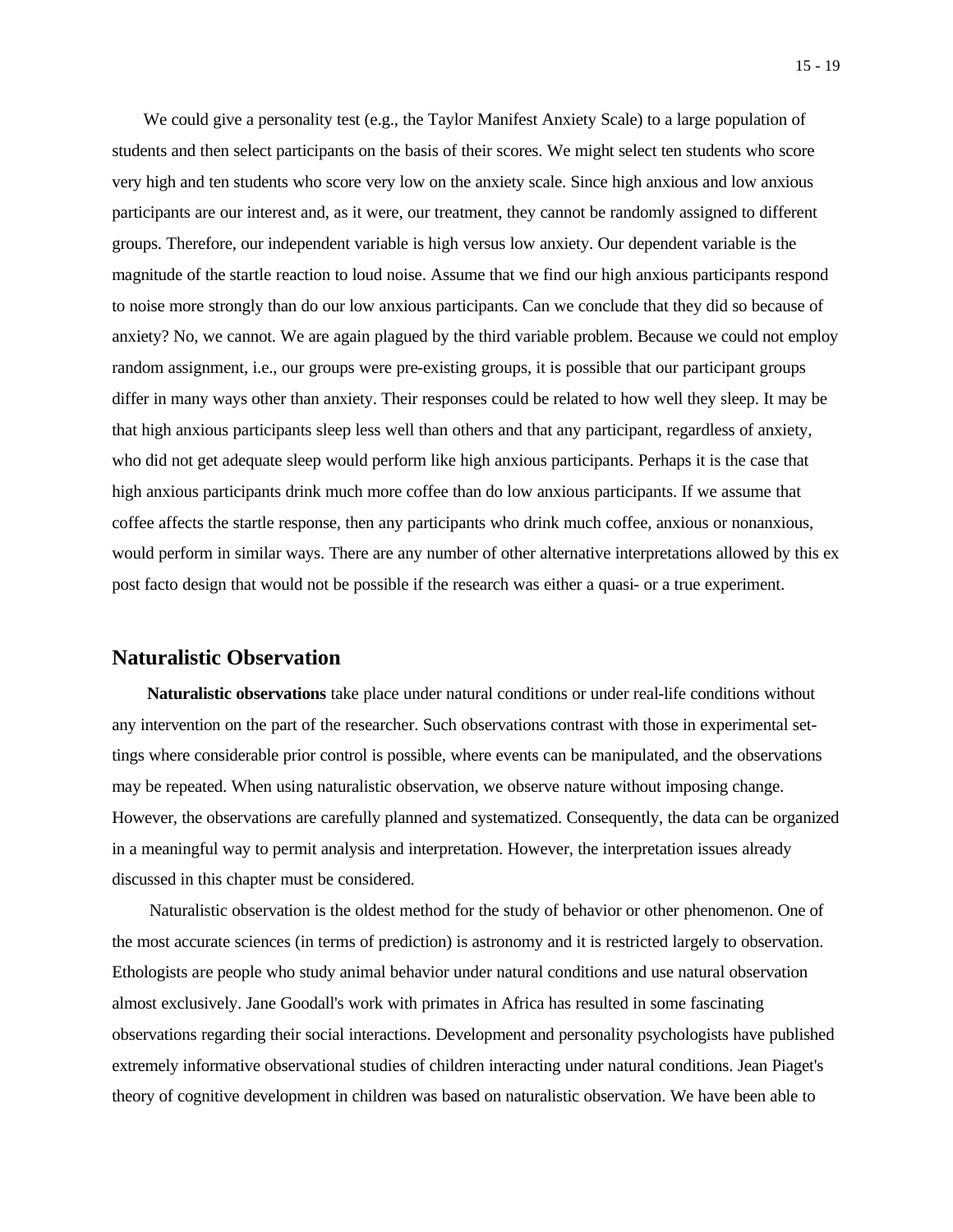identify migration patterns in fish, fowl, and mammals by tagging studies. Naturalistic observation of primitive cultures has given us insight into the range of variation in human institutions. It must be emphasized that natural observation is not anecdotal and casual but, instead, systematic and carefully planned. The observer must be sufficiently skilled to distinguish between an observation and an interpretation. Many of the principles of good observation were discussed in Chapter 6.

### **Qualitative Research**

All of the research designs discussed thus far have involved the measurement of variables with a subsequent statistical analysis of the values recorded. The application of mathematics to the process of making research conclusions lends a degree of objectivity to the decision-making process. Although there can be differences of opinion regarding the most appropriate statistical analysis, for the most part, a given set of data would lead different researchers to the same conclusion. There is value to this but there is also value to **qualitative research**, in which the researcher gains insights from more informal and non-numerical observations. In fact, conclusions drawn from such informal observations are often a first step that leads to more rigorous experimental studies to clarify relationships among variables. A good researcher understands that the various types of experimental and nonexperimental designs complement one another when a particular area of behavioral research is studied.

#### *Case Study Design*

With the **case study design**, one or more individuals are carefully examined over time. Biographical data, interviews, or psychological tests may be components of the case histories. Some examples of case histories are prepared by reconstructing the biography of the individual from memory and records (retrospective). On occasion, a case history may be prospective. It does not rely on memory or records because measurement is taken at periodically planned intervals.

There are two important considerations in a case study approach. One is to search for some regularity or patterning to behavior that might suggest some principle around which it is organized. The second involves additional case studies to confirm the previously observed regularity or pattern. Such information may permit generalization to other situations or persons.

Case studies often arise when it is impossible or unethical to conduct an experiment. At other times, they are closely related to naturalistic observations. Freud's insights into behavior problems were largely based on case studies of his patients. Piaget's theory of intellectual development stems from his intensive observations of his own three children. Case studies of individuals suffering brain damage have been undertaken to assess the extent to which functions are regained.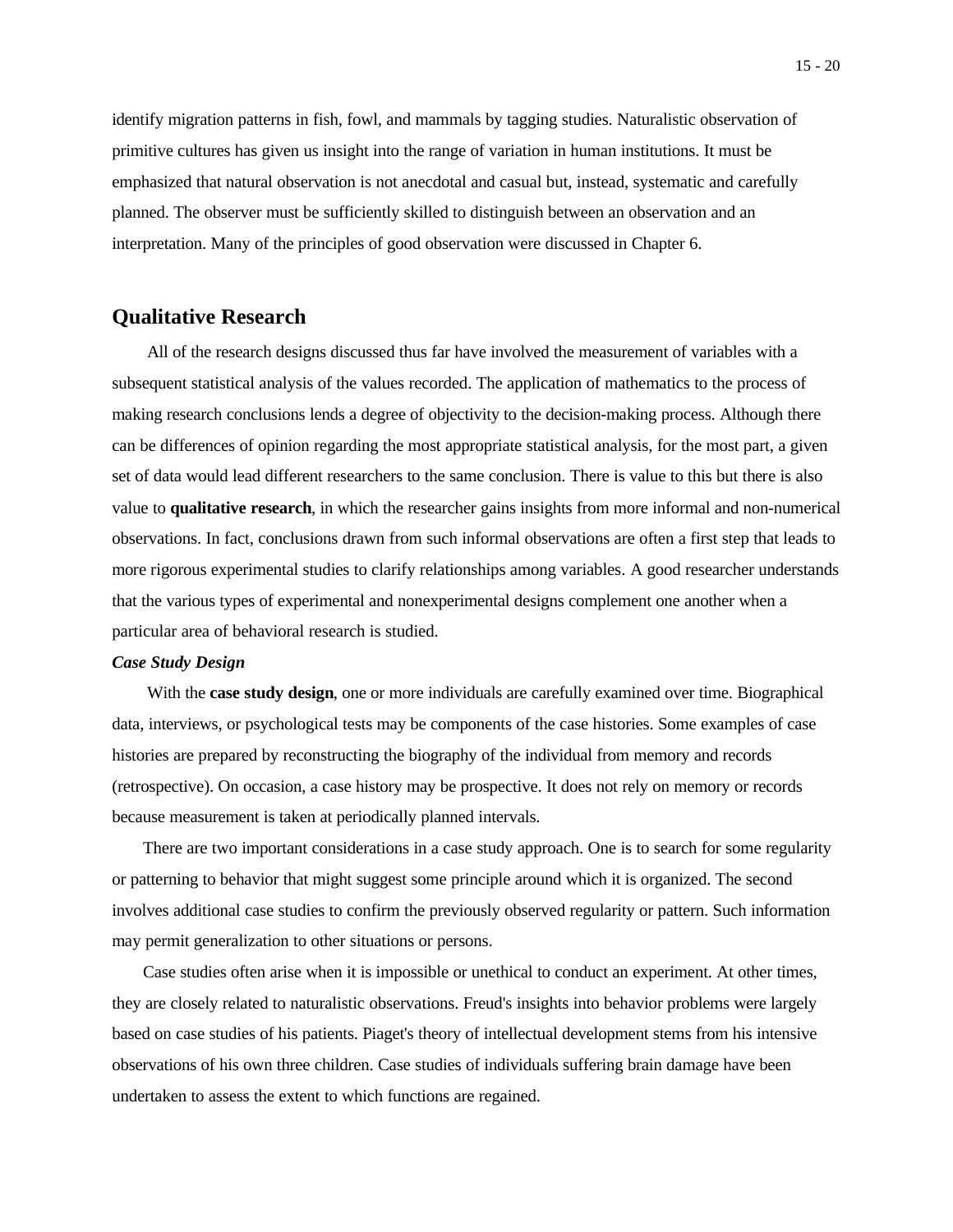#### *Phenomenology*

How did the surviving New York City firemen process the events that happened at the World Trade Center on September 11, 2001? Understanding their experiences may provide insight into how people deal with traumatic events. An appropriate research design would involve a phenomenological approach. With **phenomenology**, the researcher seeks an in-depth interview with an individual or a group of individuals to understand their experience. The experience may relate to some traumatic event (September 11, death, natural disaster), a joyous event (wedding, birth, winning a sports championship), or any other distinguishing event. The research participants are asked to introspect – to describe their feelings and how they explain the event and their actions. Based on the interview(s), the researcher attempts to discern some underlying principle, conclusion, or generality. There is, of course, a degree of subjectivity and interpretation on the part of both the participants and the researcher. However, it would be rather difficult to study this aspect of the human experience with other research designs.

#### *Ethnography*

What could motivate the Al Qaeda terrorists to commit such a violent act as the September 11 attack? To answer this question, one needs to fully understand the way of thinking and the way of life of a group of people. **Ethnography** is an approach designed to understand a group of people that form a culture. The culture to be studied may be quite large (e.g., Asians, Black-Americans) or quite small (e.g., African tribe, inner-city gang, inmates in a prison).

Information for an ethnographic study can be gathered in several ways. Similar to the phenomenological approach, members of the culture can be interviewed. In addition, artifacts produced by the culture (books, art, music, photographs) can be analyzed. Finally, the researcher may simply observe the culture. As discussed in Chapter 6, such observation can involve being a participant observer (observe from the inside) or a nonparticipant observer (observe from the outside) and the observations may or may not be known to the members of the culture. As with all qualitative research, a certain degree of subjectivity and interpretation is inherent to the ethnographic approach.

#### **Case Analysis**

In 1998, the Psi Chi Journal of Undergraduate Research published a study entitled "The Effects of Extracurricular Activities on Self-esteem, Academic Achievement, and Aggression in College Students." The researchers (Bleeker, Evans, Fisher, & Miller) administered a set of questionnaires to 113 undergraduate students and concluded "the scores on these inventories were related to the students'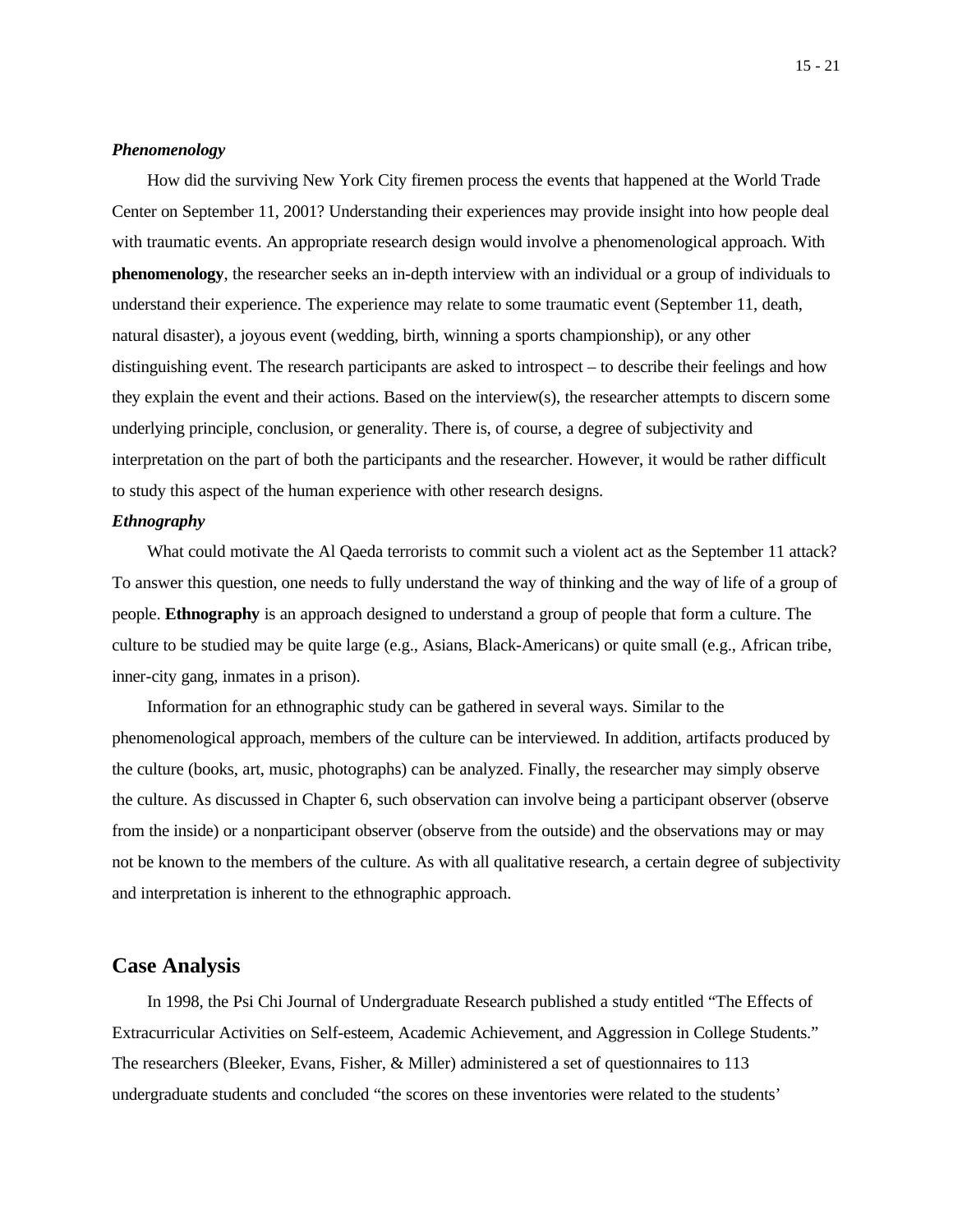extracurricular involvement and their cumulative grade point averages (GPAs). Women involved in social clubs had significantly higher self-esteem scores than women involved in athletics and women not involved in activities. Men participating in social clubs had significantly higher hostile aggression scores than did women involved in social clubs. Thus, for women, self-esteem is positively related to extracurricular activities, whereas for men, the relationship is less clear." Let's assume that the Director of Student Services on your campus uses these findings to suggest that women should get involved in social clubs to increase their self-esteem.

#### *Critical Thinking Questions*

- 1. What type of nonexperimental research design was used in this study?
- 2. What is wrong with the suggestion by the Director of Student Services? Why is it wrong?
- 3. Is "direction of control" a potential issue in this study? Explain.
- 4. Is there a potential "third variable" issue in this study? If so, provide an example.
- 5. Look again at the title of the article. There is something wrong with it. Re-write the title so that it better conforms to the type of research design that was used.

### **General Summary**

In addition to experimental and quasi-experimental research designs, nonexperimental designs offer valuable techniques for better understanding human behavior. As a category, nonexperimental designs are characterized by a low level of experimental control, lack of cause-effect conclusions, and an increased likelihood that the data were obtained from "real-world" settings. Correlational research assesses the nature of the relationship between predictor and criterion variables, while ex post facto research assesses the differences between pre-existing groups on some dependent variable. Conclusions should only be drawn after careful consideration of direction of control and third variable issues. Naturalistic observation is a method in which observations occur in a natural setting without any interference by the researcher. In addition to research designs that are based on quantitative measurements, qualitative techniques can provide important information. Case studies involve a careful analysis of an individual or small group of individuals over time, phenomenological studies rely on in-depth interviews to better understand the subjective experience of individuals, and ethnographic studies seek to better understand the behavior of individuals who are part of a particular culture. Now that we have explored a variety of experimental and nonexperimental designs, we turn in the next chapter to methods by which we share our research with the public.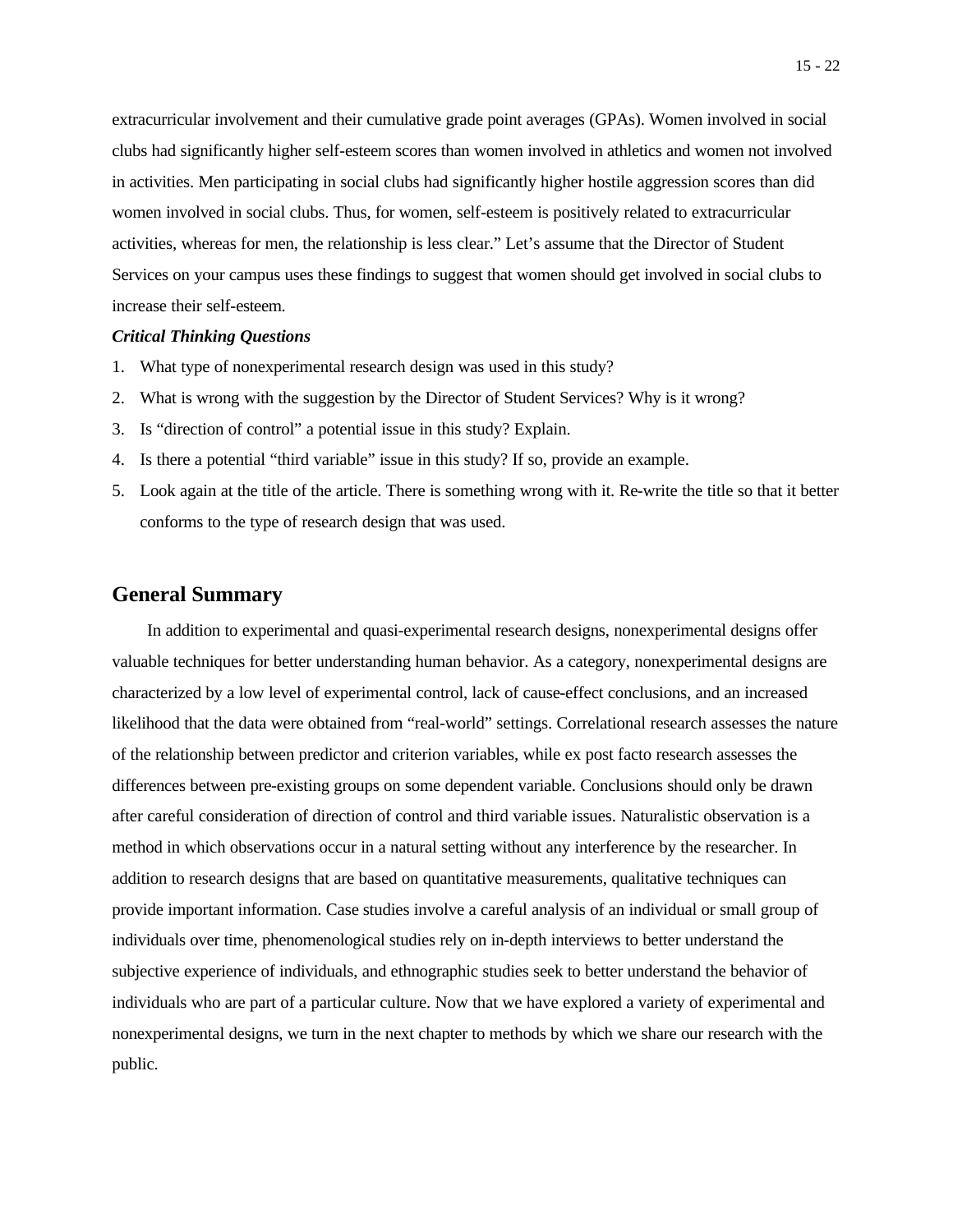## **Detailed Summary**

- 1. Nonexperimental designs are characterized by the researcher's lack of control over the independent variable.
- 2. Although experimental designs are quite powerful, there are several good reasons to use nonexperimental designs. There are many interesting research questions for which the researcher does not manipulate or control the independent variable due to practical, ethical, or financial reasons.
- 3. Correlational research involves collecting data or searching out records of a specified population and ascertaining the relationships among the variables of interest. Such research involves neither random assignment nor manipulation of an experimental variable.
- 4. Experimental designs study the causal relationship between manipulated variables and use random assignment (or repeated measures), while correlational designs study the relationship between unmanipulated variables and do not use random assignment.
- 5. The degree of relationship between variables in a correlational design is measured by calculating a correlation coefficient.
- 6. Correlation coefficients have values that range from  $-1.0$  to  $+1.0$ . Positive correlations indicate that as values for one variable increase, values for the other variable also increase. Negative correlations indicate that as values for one variable increase, values for the other variable decrease. Zero correlations indicate no relationship between the variables.
- 7. Correlations are used to make predictions regarding behavior. Such predictions can be used to make decisions about who gets selected for a job, a special program, admission to college, etc. Correlations are also used to assess the reliability of testing instruments and observers. Other uses include assessment of test validity, development of diagnostic criteria, and theory evaluation.
- 8. The issues of direction of control and third variables are two reasons why cause-effect conclusions are unwarranted in correlational research.
- 9. Even if two variables are correlated, the correlational analysis does not reveal which variable is causing changes in the other variable. This is the direction of control problem.
- 10. When two variables are correlated it is possible that some third, unmeasured variable is responsible for the relationship because that third variable is simultaneously causing changes in the original two variables. This is the third variable problem.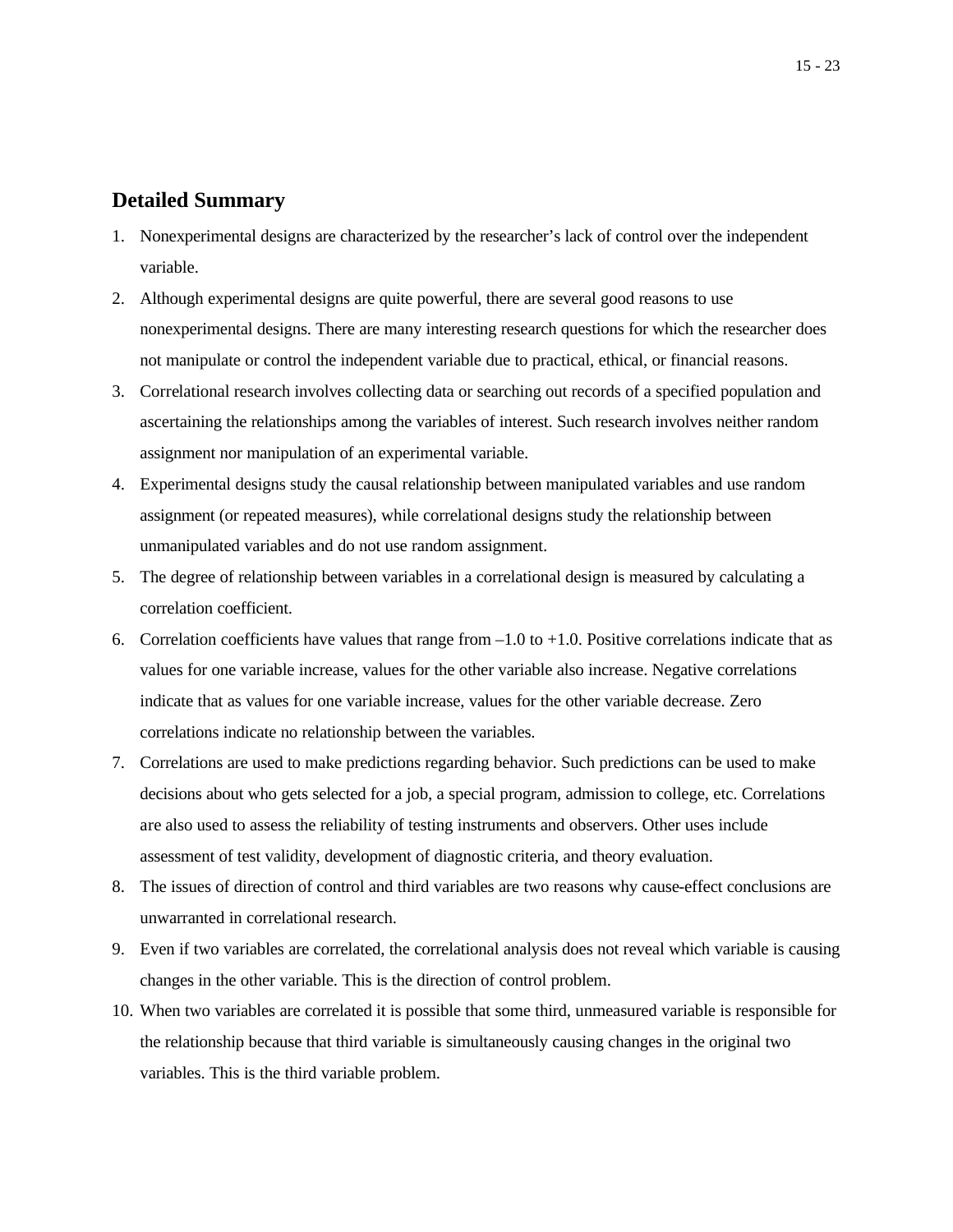- 11. A procedure that is sometimes useful for addressing the directionality problem is a time-lagged correlational design. The essential aspect of this procedure is to determine a correlation between two variables at Time 1 and again later at Time 2.
- 12. The third variable problem has been addressed by some using a correlational procedure referred to as partial correlation*.* In this case, if a third variable is thought to be a factor affecting the correlation between variables X and Y, the partial correlation technique can be used to eliminate its effects. Another procedure that is sometimes used to eliminate the third variable problem is matching. In this case only data from participants matched on the third variable are analyzed.
- 13. Although correlation does not imply causation, the absence of a correlation does imply the absence of a causal relationship.
- 14. The interpretation of data from correlational research requires a scatterplot to detect the form of the relationship (linear vs. curvilinear), the presence of outliers, and to evaluate variables for restriction of range. The form of the relationship determines the appropriate correlation coefficient and either of the other two occurrences can have a dramatic effect on the value of the correlation coefficient and the interpretation of the relationship.
- 15. The ex post facto research design mimics an experiment in that comparisons are made between two or more groups of individuals who were exposed to different conditions as a result of their natural histories. We then measure the participants on a dependent variable of interest to determine whether or not statistically meaningful differences exist between the experimental groups.
- 16. Because the ex post facto design uses neither random assignment nor active manipulation of the independent variable, causal conclusions are not warranted.
- 17. When observations are made in a real-world setting, we refer to these studies as naturalistic observations.
- 18. Qualitative research occurs when the researcher gains insights from more informal and non-numerical observations.
- 19. A case study involves the systematic collection of information about one or a few individuals either as historical data (retrospective) or as data collected over time (prospective).
- 20. With phenomenology, the researcher seeks an in-depth interview with an individual or a group of individuals to understand their experience.
- 21. Ethnography is an approach designed to understand a group of people that form a culture by interviews, artifacts, and direct observation.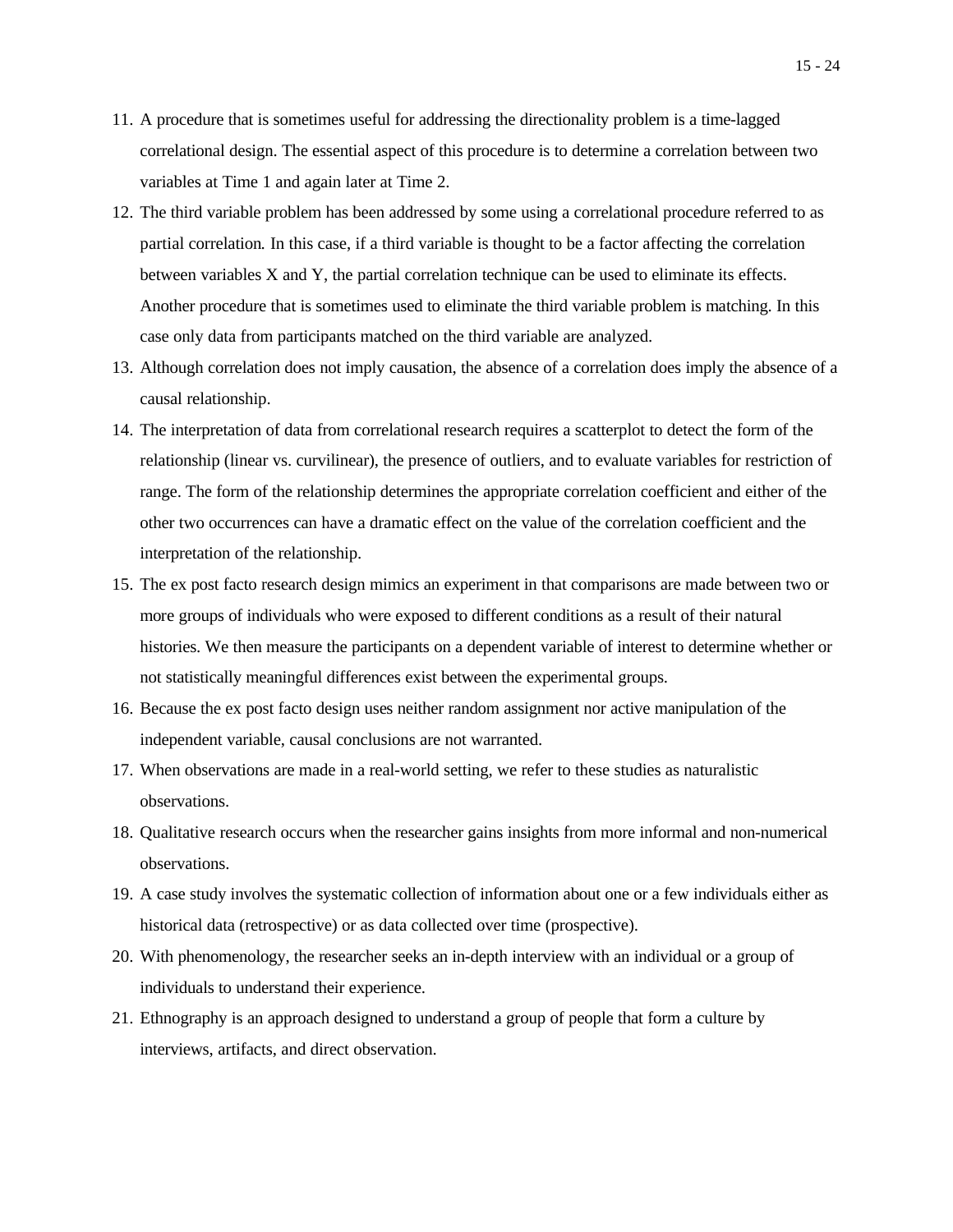# **Key Terms**

Case study Correlation coefficient Correlational research Criterion variable Direction of control Ethnography Ex post facto design Matching Naturalistic observation Phenomenology Predictor variable Qualitative research Third variable

### **Review Questions/Exercises**

- 1. In this chapter, we suggested several research questions that would be appropriate for each of the nonexperimental designs. Develop your own research question for a correlational design, an ex post facto design, a naturalistic observation, a case study, a phenomenological study, and an ethnographic study. Briefly describe the methodology for each.
- 2. Summarize the distinctions between experimental and nonexperimental research and also between quantitative research and qualitative research.
- 3. There has been considerable concern about whether the scholastic performance of public school children has declined. Changes in the schools have occurred and there is some evidence that structure, discipline, and supervision have decreased in the public school system. Some educators have argued that the latter are the reasons for the decline in academic performance. To support their view they undertook a study comparing the scholastic performance of students in parochial schools (with documented high levels of supervision, discipline, structure) with those in public schools. Their beliefs were confirmed. The data revealed that students from parochial schools significantly out-performed students from public schools on each measure of performance. Based on these data they made a concerted effort to increase discipline, structure, and supervision in the public school system. What type of research design was used? Why would you be critical of their response to the study?